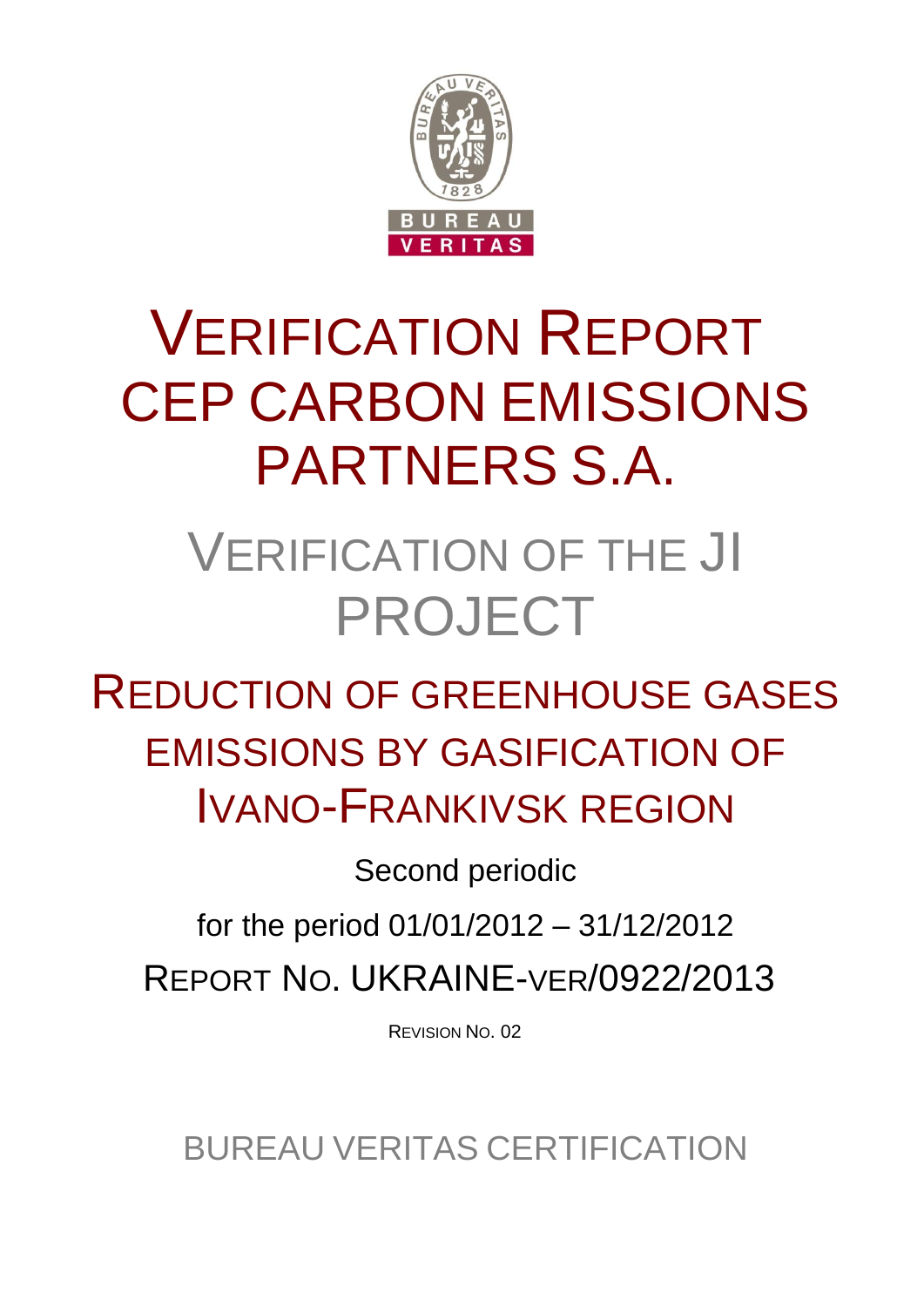

| Date of first issue:                                                                                                                                                                                                                                |                                             | Organizational unit:   |             |                                           |                                                                                                                                                                                                                                                                                                                                                                                                                                                                                                                                                                                                                                                                                                                                                                                                                                                                                                                                                                                                                                                                                                                                                                                                                                                                                                                                                                                                                                                                                                     |  |
|-----------------------------------------------------------------------------------------------------------------------------------------------------------------------------------------------------------------------------------------------------|---------------------------------------------|------------------------|-------------|-------------------------------------------|-----------------------------------------------------------------------------------------------------------------------------------------------------------------------------------------------------------------------------------------------------------------------------------------------------------------------------------------------------------------------------------------------------------------------------------------------------------------------------------------------------------------------------------------------------------------------------------------------------------------------------------------------------------------------------------------------------------------------------------------------------------------------------------------------------------------------------------------------------------------------------------------------------------------------------------------------------------------------------------------------------------------------------------------------------------------------------------------------------------------------------------------------------------------------------------------------------------------------------------------------------------------------------------------------------------------------------------------------------------------------------------------------------------------------------------------------------------------------------------------------------|--|
| 19/03/2013                                                                                                                                                                                                                                          |                                             |                        |             | <b>Bureau Veritas Certification</b>       |                                                                                                                                                                                                                                                                                                                                                                                                                                                                                                                                                                                                                                                                                                                                                                                                                                                                                                                                                                                                                                                                                                                                                                                                                                                                                                                                                                                                                                                                                                     |  |
|                                                                                                                                                                                                                                                     |                                             | <b>Holding SAS</b>     |             |                                           |                                                                                                                                                                                                                                                                                                                                                                                                                                                                                                                                                                                                                                                                                                                                                                                                                                                                                                                                                                                                                                                                                                                                                                                                                                                                                                                                                                                                                                                                                                     |  |
| Client:                                                                                                                                                                                                                                             |                                             | Client ref.:           |             |                                           |                                                                                                                                                                                                                                                                                                                                                                                                                                                                                                                                                                                                                                                                                                                                                                                                                                                                                                                                                                                                                                                                                                                                                                                                                                                                                                                                                                                                                                                                                                     |  |
| <b>CEP CARBON EMISSIONS</b>                                                                                                                                                                                                                         |                                             | <b>Fabian Knodel</b>   |             |                                           |                                                                                                                                                                                                                                                                                                                                                                                                                                                                                                                                                                                                                                                                                                                                                                                                                                                                                                                                                                                                                                                                                                                                                                                                                                                                                                                                                                                                                                                                                                     |  |
| <b>PARTNERS S.A.</b>                                                                                                                                                                                                                                |                                             |                        |             |                                           |                                                                                                                                                                                                                                                                                                                                                                                                                                                                                                                                                                                                                                                                                                                                                                                                                                                                                                                                                                                                                                                                                                                                                                                                                                                                                                                                                                                                                                                                                                     |  |
| Summary:<br>JI Supervisory Committee, as well as the host country criteria.<br>Verification Report & Opinion, was conducted using Bureau Veritas Certification internal procedures.<br>Actions Requests (CR, CAR and FAR), presented in Appendix A. |                                             |                        |             |                                           | Bureau Veritas Certification has made the second periodic verification for the period from January 1, 2012 to<br>December 31, 2012 of the "Reduction of greenhouse gases emissions by gasification of Ivano-Frankivsk<br>region" project of CEP CARBON EMISSIONS PARTNERS S.A., located in Ivano-Frankivsk region, Ukraine,<br>and applying JI specific approach, on the basis of UNFCCC criteria for the JI, as well as criteria given to<br>provide for consistent project operations, monitoring and reporting. UNFCCC criteria (but for the crediting<br>period) refer to Article 6 of the Kyoto Protocol, the JI rules and modalities and the subsequent decisions by the<br>The verification scope is defined as a periodic independent review and ex post determination by the Accredited<br>Entity of the monitored reductions in GHG emissions during defined verification period, and consisted of the<br>following three phases: i) desk review of the monitoring report against project design and the baseline and<br>monitoring plan; ii) follow-up interviews with project stakeholders; iii) resolution of outstanding issues and the<br>issuance of the final verification report and opinion. The overall verification, from Contract Review to<br>The first output of the verification process is a list of Clarification, Corrective Actions Requests, Forward<br>In summary, Bureau Veritas Certification confirms that the project is implemented as planned and described in |  |
| related to the approved project baseline and monitoring plan, and its associated documents.                                                                                                                                                         |                                             |                        |             |                                           | approved project design documents. Installed equipment that is essential for generating emission reduction<br>runs reliably and is calibrated appropriately. The monitoring system is in place and the project is generating<br>GHG emission reductions. The GHG emission reduction is calculated without material errors and the ERUs<br>issued totalize 935 882 tonnes of CO2 equivalent for the monitoring period from 01/01/2012 to 31/12/2012.<br>Our opinion relates to the project's GHG emissions and resulting GHG emission reductions reported and                                                                                                                                                                                                                                                                                                                                                                                                                                                                                                                                                                                                                                                                                                                                                                                                                                                                                                                                        |  |
|                                                                                                                                                                                                                                                     |                                             |                        |             |                                           |                                                                                                                                                                                                                                                                                                                                                                                                                                                                                                                                                                                                                                                                                                                                                                                                                                                                                                                                                                                                                                                                                                                                                                                                                                                                                                                                                                                                                                                                                                     |  |
| Report No.:                                                                                                                                                                                                                                         | Subject Group:                              |                        |             |                                           |                                                                                                                                                                                                                                                                                                                                                                                                                                                                                                                                                                                                                                                                                                                                                                                                                                                                                                                                                                                                                                                                                                                                                                                                                                                                                                                                                                                                                                                                                                     |  |
| UKRAINE-ver/0922/2013                                                                                                                                                                                                                               | JI                                          |                        |             |                                           |                                                                                                                                                                                                                                                                                                                                                                                                                                                                                                                                                                                                                                                                                                                                                                                                                                                                                                                                                                                                                                                                                                                                                                                                                                                                                                                                                                                                                                                                                                     |  |
|                                                                                                                                                                                                                                                     |                                             |                        |             |                                           |                                                                                                                                                                                                                                                                                                                                                                                                                                                                                                                                                                                                                                                                                                                                                                                                                                                                                                                                                                                                                                                                                                                                                                                                                                                                                                                                                                                                                                                                                                     |  |
| Project title:                                                                                                                                                                                                                                      |                                             |                        |             |                                           |                                                                                                                                                                                                                                                                                                                                                                                                                                                                                                                                                                                                                                                                                                                                                                                                                                                                                                                                                                                                                                                                                                                                                                                                                                                                                                                                                                                                                                                                                                     |  |
| Reduction of greenhouse gases emissions                                                                                                                                                                                                             |                                             |                        |             |                                           |                                                                                                                                                                                                                                                                                                                                                                                                                                                                                                                                                                                                                                                                                                                                                                                                                                                                                                                                                                                                                                                                                                                                                                                                                                                                                                                                                                                                                                                                                                     |  |
|                                                                                                                                                                                                                                                     |                                             |                        |             |                                           |                                                                                                                                                                                                                                                                                                                                                                                                                                                                                                                                                                                                                                                                                                                                                                                                                                                                                                                                                                                                                                                                                                                                                                                                                                                                                                                                                                                                                                                                                                     |  |
| by gasification of Ivano-Frankivsk region                                                                                                                                                                                                           |                                             |                        |             |                                           |                                                                                                                                                                                                                                                                                                                                                                                                                                                                                                                                                                                                                                                                                                                                                                                                                                                                                                                                                                                                                                                                                                                                                                                                                                                                                                                                                                                                                                                                                                     |  |
| Work carried out by:                                                                                                                                                                                                                                |                                             |                        |             |                                           |                                                                                                                                                                                                                                                                                                                                                                                                                                                                                                                                                                                                                                                                                                                                                                                                                                                                                                                                                                                                                                                                                                                                                                                                                                                                                                                                                                                                                                                                                                     |  |
| Vyacheslav Yeriomin - Team Leader, Lead                                                                                                                                                                                                             |                                             |                        |             |                                           |                                                                                                                                                                                                                                                                                                                                                                                                                                                                                                                                                                                                                                                                                                                                                                                                                                                                                                                                                                                                                                                                                                                                                                                                                                                                                                                                                                                                                                                                                                     |  |
| Verifier                                                                                                                                                                                                                                            |                                             |                        |             |                                           |                                                                                                                                                                                                                                                                                                                                                                                                                                                                                                                                                                                                                                                                                                                                                                                                                                                                                                                                                                                                                                                                                                                                                                                                                                                                                                                                                                                                                                                                                                     |  |
|                                                                                                                                                                                                                                                     | Sergii Verteletskiy - Team Member, Verifier |                        |             |                                           |                                                                                                                                                                                                                                                                                                                                                                                                                                                                                                                                                                                                                                                                                                                                                                                                                                                                                                                                                                                                                                                                                                                                                                                                                                                                                                                                                                                                                                                                                                     |  |
| Work reviewed by:                                                                                                                                                                                                                                   |                                             |                        |             |                                           |                                                                                                                                                                                                                                                                                                                                                                                                                                                                                                                                                                                                                                                                                                                                                                                                                                                                                                                                                                                                                                                                                                                                                                                                                                                                                                                                                                                                                                                                                                     |  |
| Ivan Sokolov - Internal Technical Reviewer                                                                                                                                                                                                          |                                             |                        | $\boxtimes$ |                                           | No distribution without permission from the                                                                                                                                                                                                                                                                                                                                                                                                                                                                                                                                                                                                                                                                                                                                                                                                                                                                                                                                                                                                                                                                                                                                                                                                                                                                                                                                                                                                                                                         |  |
| Borys Kostyukovskyy - Technical specialist                                                                                                                                                                                                          |                                             |                        |             | Client or responsible organizational unit |                                                                                                                                                                                                                                                                                                                                                                                                                                                                                                                                                                                                                                                                                                                                                                                                                                                                                                                                                                                                                                                                                                                                                                                                                                                                                                                                                                                                                                                                                                     |  |
| Work approved by:                                                                                                                                                                                                                                   |                                             |                        |             |                                           |                                                                                                                                                                                                                                                                                                                                                                                                                                                                                                                                                                                                                                                                                                                                                                                                                                                                                                                                                                                                                                                                                                                                                                                                                                                                                                                                                                                                                                                                                                     |  |
| Ivan Sokolov - Operational Manager                                                                                                                                                                                                                  |                                             | Bureau,                |             | Certification<br>Limited distribution     |                                                                                                                                                                                                                                                                                                                                                                                                                                                                                                                                                                                                                                                                                                                                                                                                                                                                                                                                                                                                                                                                                                                                                                                                                                                                                                                                                                                                                                                                                                     |  |
| Date of this revision:<br>17/04/2013                                                                                                                                                                                                                | Rev. No.:<br>02                             | Number of pages:<br>25 |             | Unrestricted distribution                 |                                                                                                                                                                                                                                                                                                                                                                                                                                                                                                                                                                                                                                                                                                                                                                                                                                                                                                                                                                                                                                                                                                                                                                                                                                                                                                                                                                                                                                                                                                     |  |
|                                                                                                                                                                                                                                                     |                                             |                        |             |                                           |                                                                                                                                                                                                                                                                                                                                                                                                                                                                                                                                                                                                                                                                                                                                                                                                                                                                                                                                                                                                                                                                                                                                                                                                                                                                                                                                                                                                                                                                                                     |  |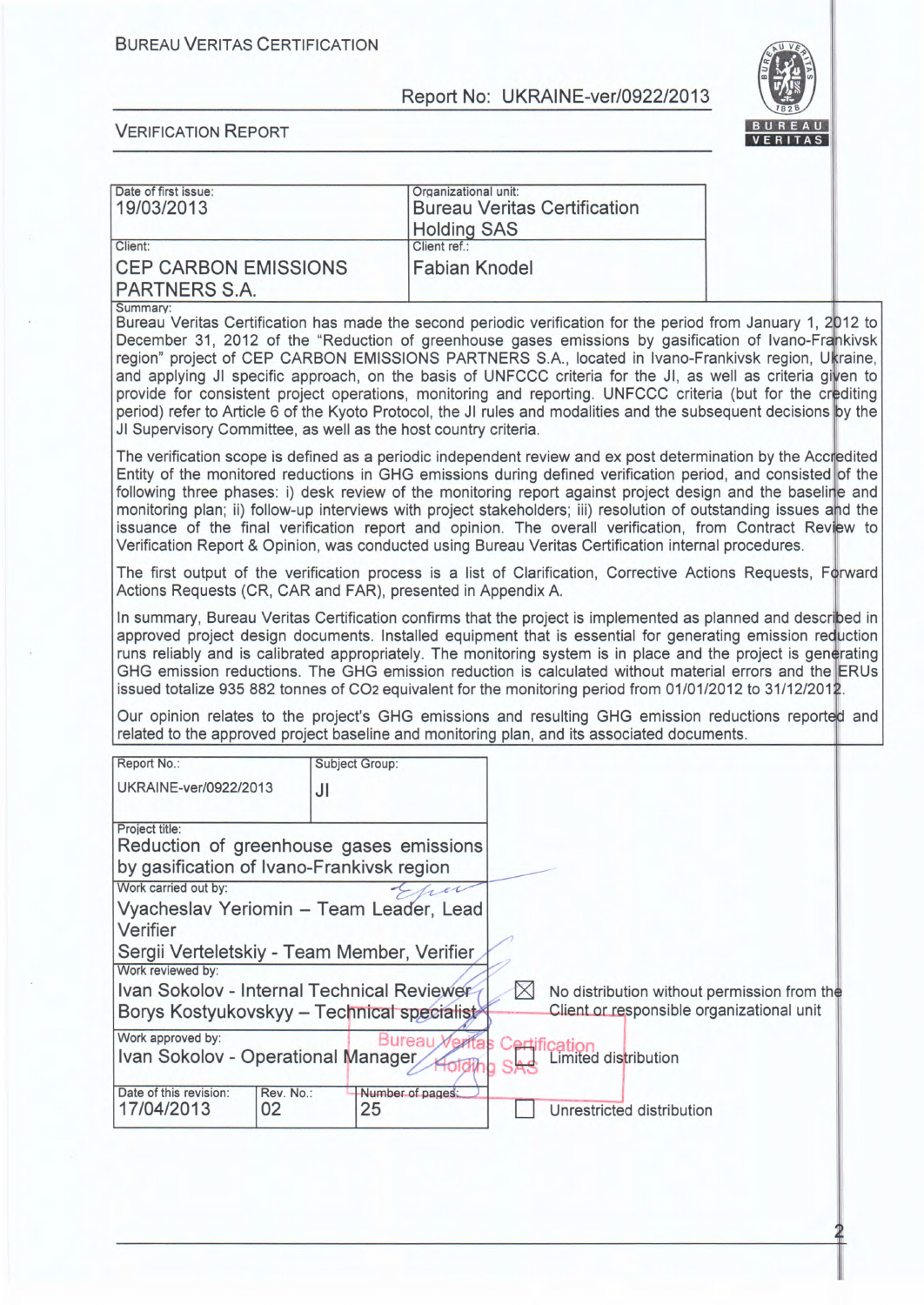

VERIFICATION REPORT

# *Table of Contents Page*

| $\mathbf{1}$<br>1.1 | Objective                                                                    | $\overline{4}$ |
|---------------------|------------------------------------------------------------------------------|----------------|
| 1.2                 | Scope                                                                        | $\overline{4}$ |
| 1.3                 | Verification team                                                            | 5              |
| $\overline{2}$      |                                                                              |                |
| 2.1                 | Review of documents                                                          | 6              |
| 2.2                 | Follow-up Interviews                                                         | 6              |
| 2.3                 | Resolution of Clarification, Corrective and Forward Action<br>Requests       | $\overline{7}$ |
| 3                   |                                                                              |                |
| 3.1                 | Remaining issues and FARs from previous verifications                        | 8              |
| 3.2                 | Project approval by Parties involved (90-91)                                 | 8              |
| 3.3                 | Project implementation (92-93)                                               | 8              |
| 3.4                 | Compliance of the monitoring plan with the monitoring<br>methodology (94-98) | 10             |
| 3.5                 | Revision of monitoring plan (99-100)                                         | 11             |
| 3.6                 | Data management (101)                                                        | 11             |
| 3.7                 | Verification regarding programmes of activities (102-110)                    | 14             |
| 4                   |                                                                              |                |
| 5                   |                                                                              |                |
|                     | APPENDIX A: COMPANY PROJECT VERIFICATION PROTOCOL  21                        |                |

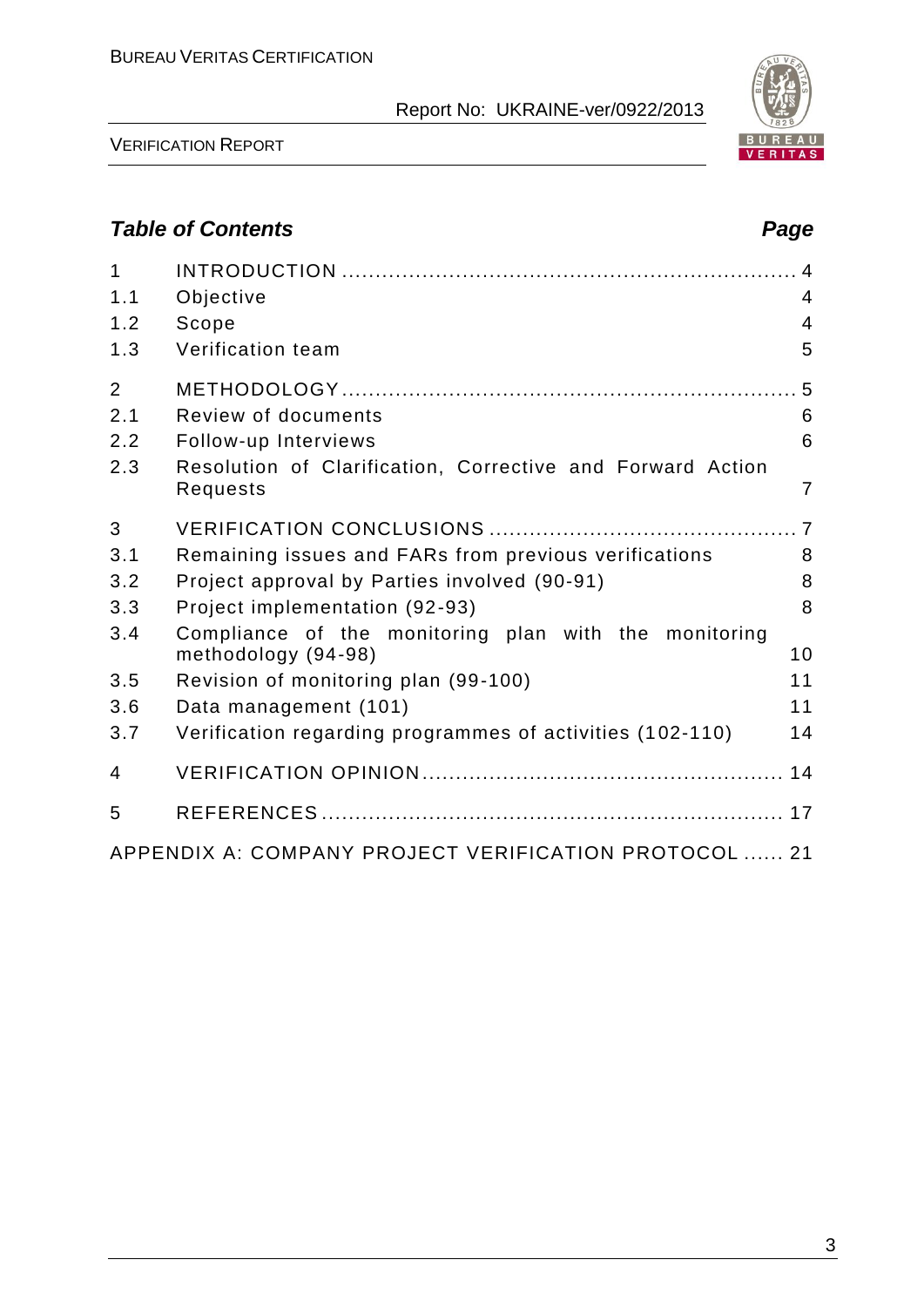

VERIFICATION REPORT

# **1 INTRODUCTION**

CEP CARBON EMISSIONS PARTNERS S.A. has commissioned Bureau Veritas Certification to verify the emissions reductions of its JI project "Reduction of greenhouse gases emissions by gasification of Ivano - Frankivsk region" (hereafter called "the project") located in Ivano-Frankivsk region, Ukraine.

This report summarizes the findings of the verification of the project, performed on the basis of UNFCCC criteria, as well as criteria given to provide for consistent project operations, monitoring and reporting.

The verification covers the period from January 1, 2012 to December 31, 2012.

# **1.1 Objective**

Verification is the periodic independent review and ex post determination by the Accredited Independent Entity of the monitored reductions in GHG emissions during defined verification period.

The objective of verification can be divided in Initial Verification and Periodic Verification.

UNFCCC criteria refer to Article 6 of the Kyoto Protocol, the JI rules and modalities and the subsequent decisions by the JI Supervisory Committee, as well as the host country criteria.

# **1.2 Scope**

The verification scope is defined as an independent and objective review of the project design document, the project's baseline study, and monitoring plan, and monitoring report and other relevant documents. The information in these documents is reviewed against Kyoto Protocol requirements, UNFCCC rules and associated interpretations.

The verification is not meant to provide any consulting towards the Client. However, stated requests for clarifications, corrective and/or forward actions may provide input for improvement of the project monitoring towards reductions in the GHG emissions.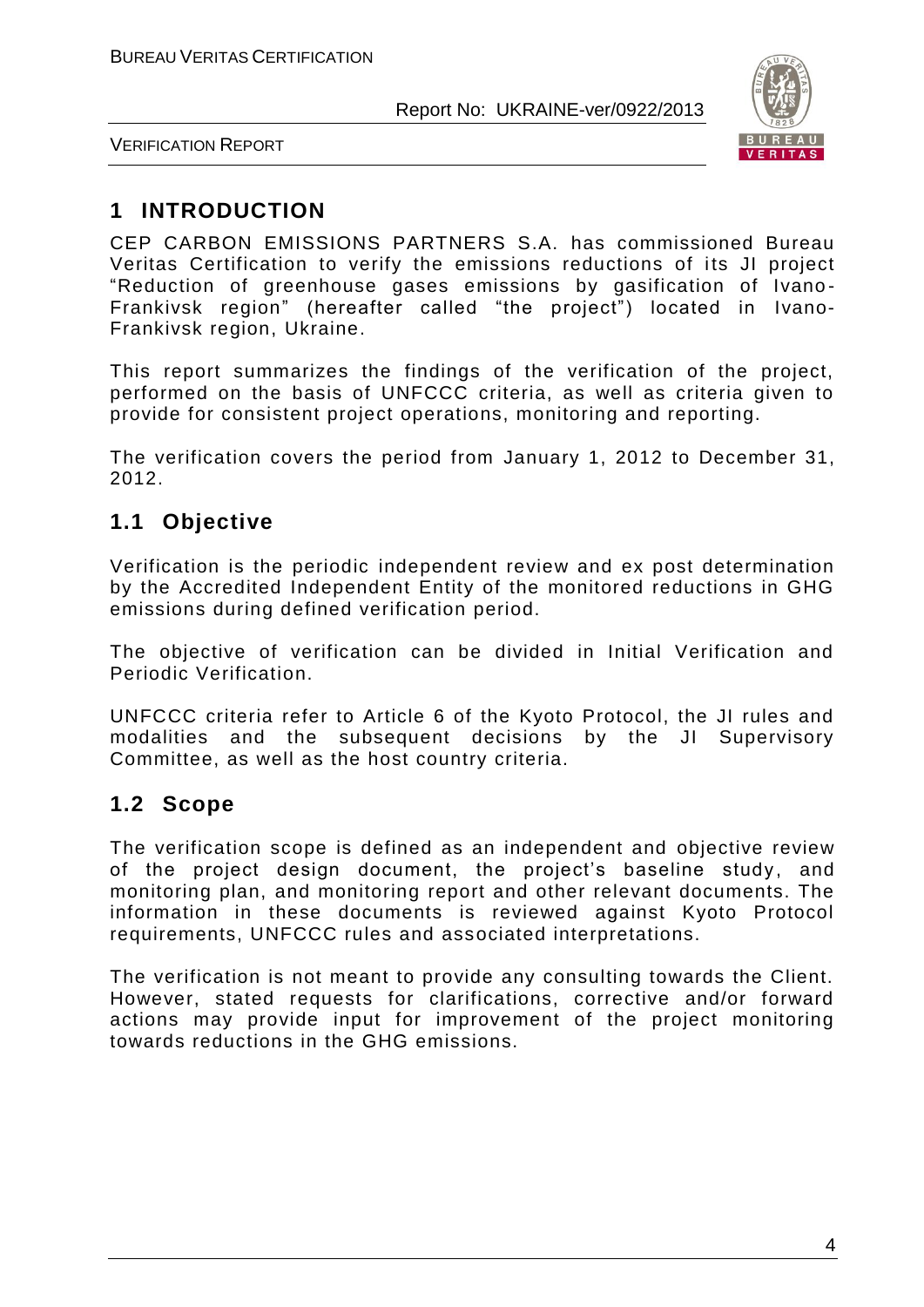

VERIFICATION REPORT

# **1.3 Verification Team**

The verification team consists of the following personnel:

Vyacheslav Yeriomin

Bureau Veritas Certification, Team Leader

Sergii Verteletskiy Bureau Veritas Certification, Team Member, Verifier

This verification report was reviewed by:

Ivan Sokolov

Bureau Veritas Certification, Internal Technical Reviewer

Borys Kostyukovskyy

Bureau Veritas Certification, Technical Specialist

# **2 METHODOLOGY**

The overall verification, from Contract Review to Verification Report & Opinion, was conducted using Bureau Veritas Certification internal procedures.

In order to ensure transparency, a verification protocol was customized for the project, according to the version 01 of the Joint Implementation Determination and Verification Manual, issued by the Joint Implementation Supervisory Committee at its 19 meeting on 04/12/2009. The protocol shows, in a transparent manner, criteria (requirements), means of verification and the results from verifying the identified criteria. The verification protocol serves the following purposes:

- It organizes, details and clarifies the requirements a JI project is expected to meet;
- It ensures a transparent verification process where the verifier will document how a particular requirement has been verified and the result of the verification.

The completed verification protocol is enclosed in Appendix A to this report.

# **2.1 Review of Documents**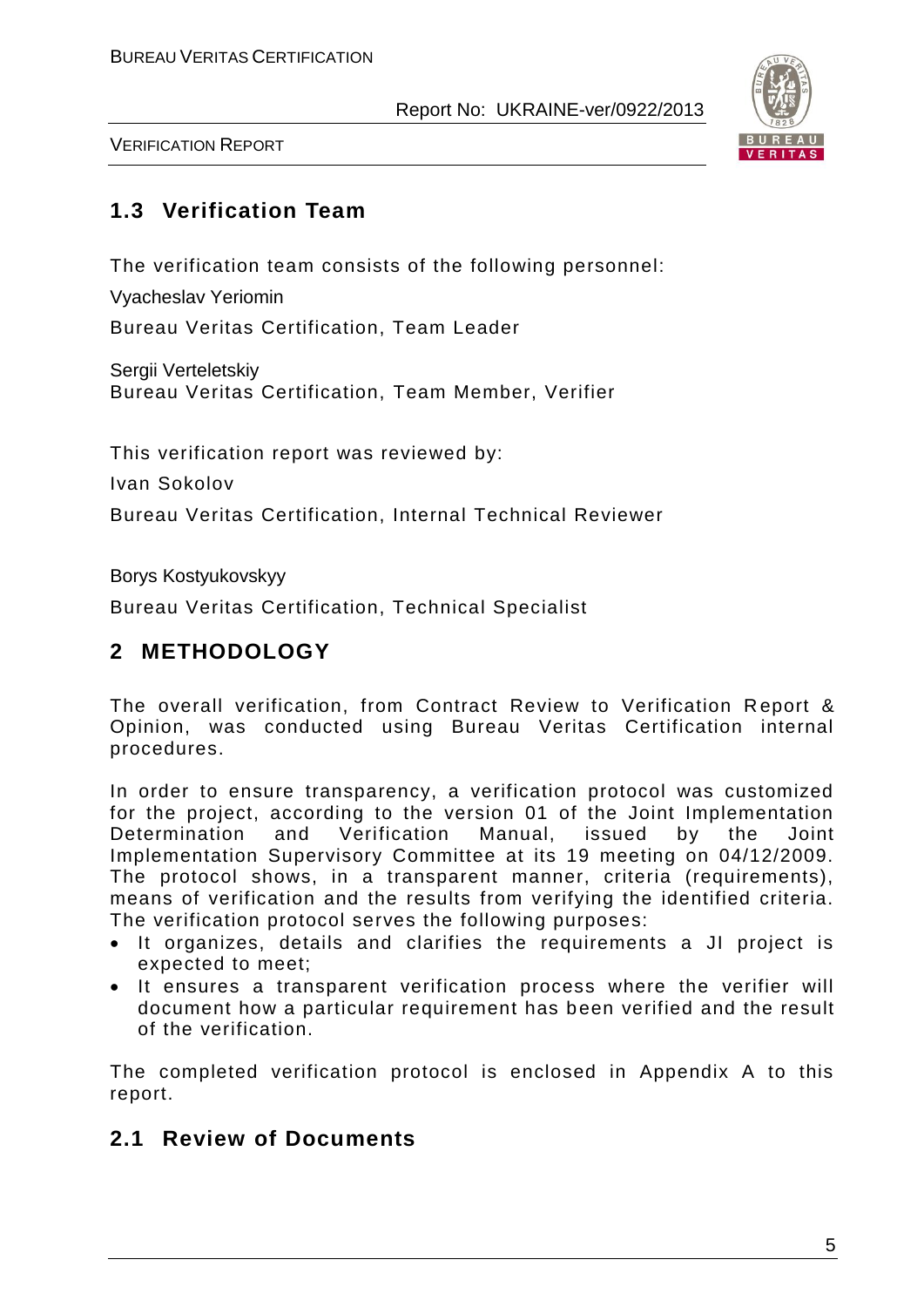

VERIFICATION REPORT

The Monitoring Report (MR) submitted by CEP CARBON EMISSIONS PARTNERS S.A. and additional background documents related to the project design and baseline, i.e. country Law, Project Design Document (PDD), Approved CDM methodology, Determination Report of the project issued by Bureau Veritas Certification Holding SAS No. UKRAINEdet/0690/2012 version 02 as of 15/10/2012, Guidance on criteria for baseline setting and monitoring, Host party criteria, the Kyoto Protocol, Clarifications on Verification Requirements to be Checked by an Accredited Independent Entity were reviewed.

The verification findings presented in this report relate to the Monitoring Report for the period from 01/01/2012 to 31/12/2012 version 01 of April 11, 2013 and the project as described in the determined PDD.

# **2.2 Follow-up Interviews**

On 15/04/2013 Bureau Veritas Certification verification team conducted a visit to the project site (PJSC "Ivano-Frankivskgas") and performed (onsite) interviews with project stakeholders to confirm selected information and to resolve issues identified in the document review. Representatives of CEP CARBON EMISSIONS PARTNERS S.A. and PJSC "Ivano-Frankivskgas" were interviewed (see References). The main topics of the interviews are summarized in Table 1.

| <b>Interviewed</b>                                                       | <b>Interview topics</b>                                                                                                                                                                                                                                                                                                                                                                                                                                        |
|--------------------------------------------------------------------------|----------------------------------------------------------------------------------------------------------------------------------------------------------------------------------------------------------------------------------------------------------------------------------------------------------------------------------------------------------------------------------------------------------------------------------------------------------------|
| organization                                                             |                                                                                                                                                                                                                                                                                                                                                                                                                                                                |
| PJSC "Ivano-<br>Frankivskgas"                                            | Organizational structure<br>⋗<br>Responsibilities and authorities<br>⋗<br>Roles and responsibilities relating to data collection and processing<br>⋗<br>Equipment installation<br>⋗<br>Data logging archiving and reporting<br>⋗<br>Metering equipment control<br>⋗<br>Metering record keeping system, database<br>⋗<br>IT management<br>⋗<br>Personnel training<br>➤<br>Quality control procedures and technology<br>⋗<br>Internal audit and inspections<br>➤ |
| Consultant:<br>CARBON<br><b>CEP</b><br><b>EMISSIONS</b><br>PARTNERS S.A. | Baseline methodology<br>➤<br>Monitoring plan<br>➤<br>Monitoring report<br>⋗<br>Deviations from the PDD<br>⋗                                                                                                                                                                                                                                                                                                                                                    |

# **2.3 Resolution of Clarification, Corrective and Forward Action Requests**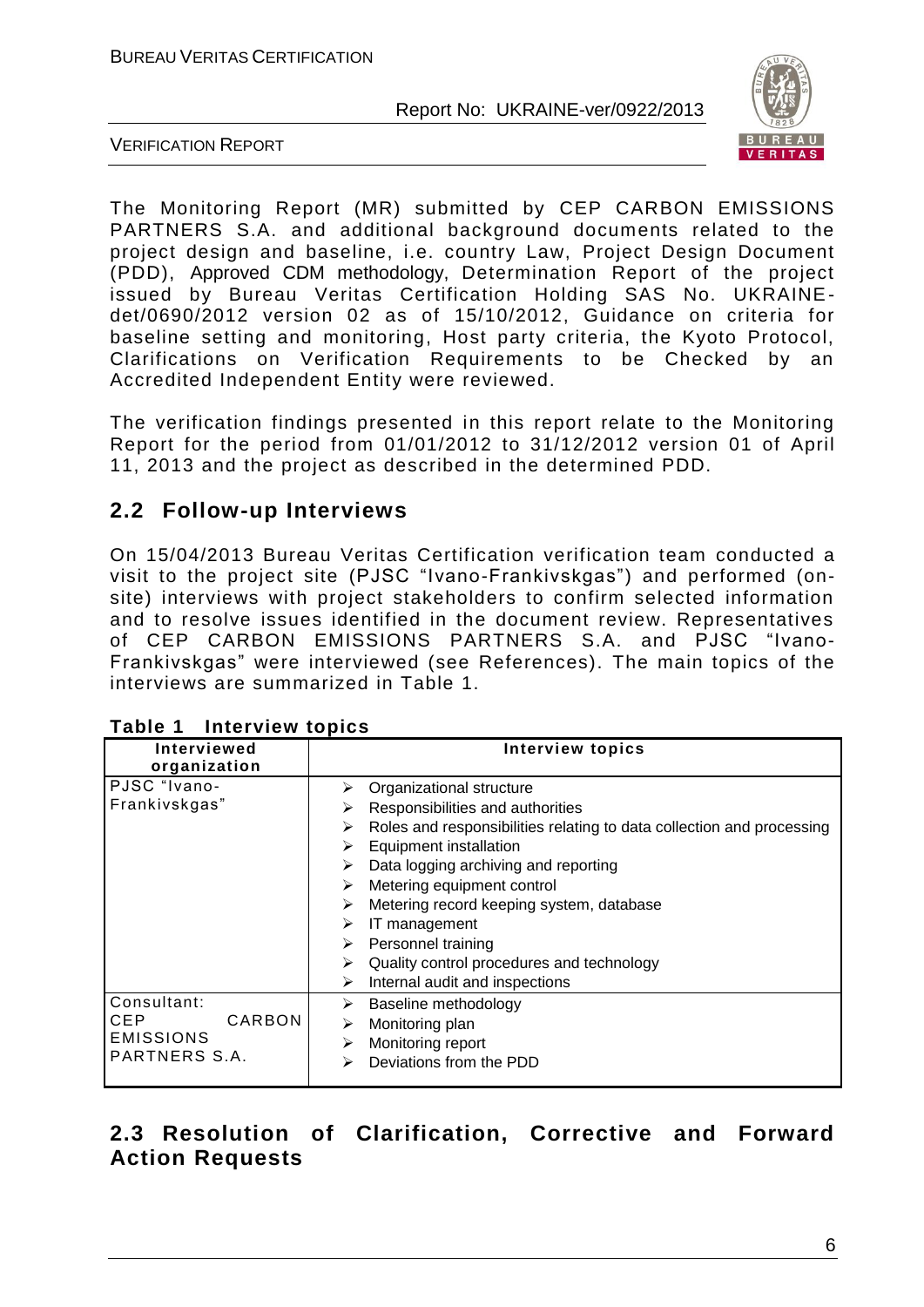

VERIFICATION REPORT

The objective of this phase of the verification is to raise the requests for corrective actions and clarification and any other outstanding issues that needed to be clarified for Bureau Veritas Certification positive conclusion on the GHG emission reduction calculation.

If the Verification Team, in assessing the monitoring report and supporting documents, identifies issues that need to be corrected, clarified or improved with regard to the monitoring requirements, it should raise these issues and inform the project participants of these issues in the form of:

(a) Corrective action request (CAR), requesting the project participants to correct a mistake that is not in accordance with the monitoring plan;

(b) Clarification request (CL), requesting the project participants to provide additional information for the Verification Team to assess compliance with the monitoring plan

(c) Forward action request (FAR), informing the project participants of an issue, relating to the monitoring that needs to be reviewed during the next verification period.

The Verification Team will make an objective assessment as to whether the actions taken by the project participants, if any, satisfactorily resolve the issues raised, if any, and should conclude its findings of the verification.

To guarantee the transparency of the verification process, the concerns raised are documented in more detail in the verification protocol in Appendix A.

# **3 VERIFICATION CONCLUSIONS**

In the following sections, the conclusions of the verification are stated.

The findings from the desk review of the original monitoring documents and the findings from interviews during the follow up visit are described in the Verification Protocol in Appendix A.

The Clarification, Corrective and Forward Action Requests are stated, where applicable, in the following sections and are further documented in the Verification Protocol in Appendix A. The verification of the Project resulted in 3 Corrective Action Requests and 1 Clarification Requests.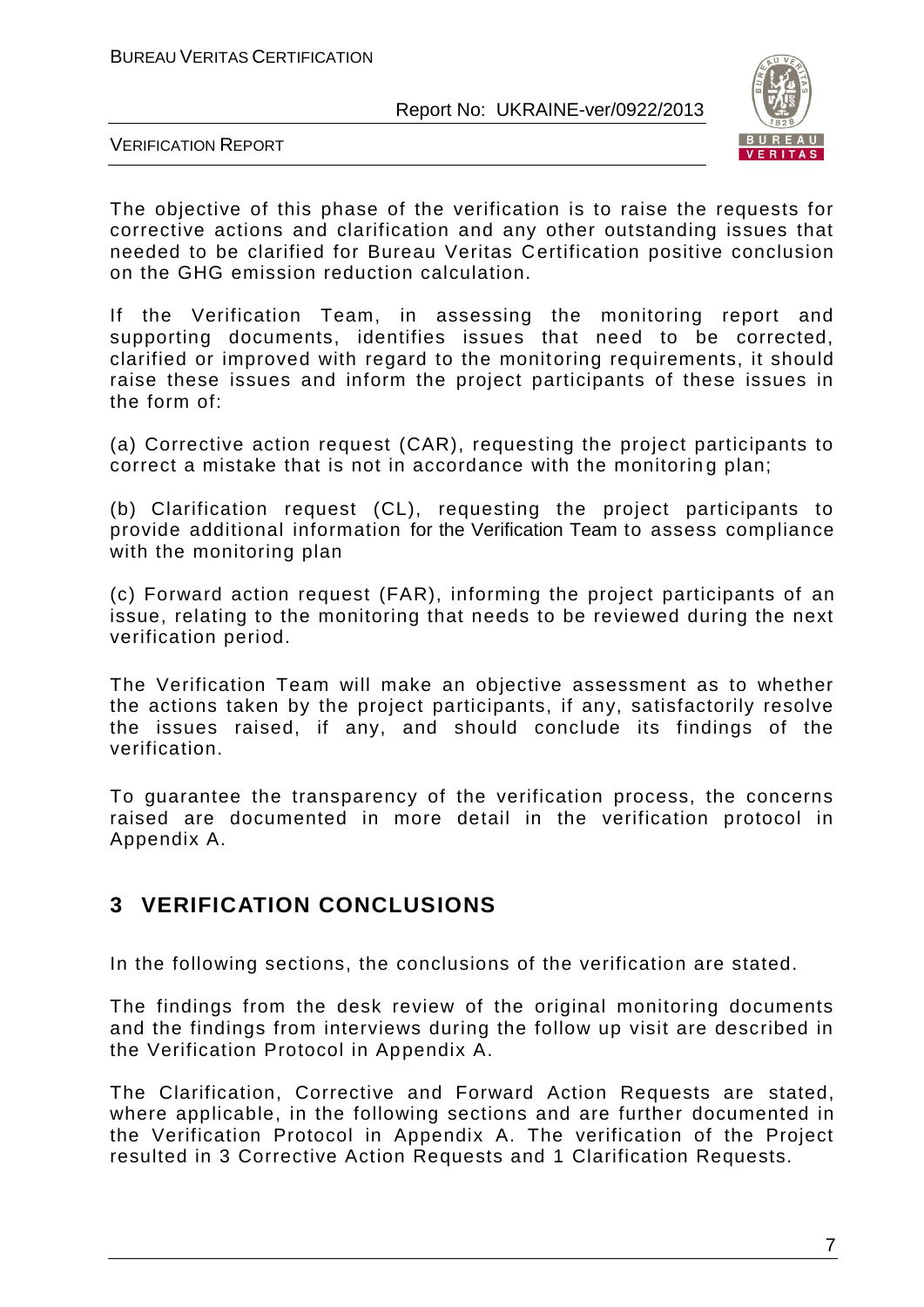

VERIFICATION REPORT

The number between brackets at the end of each section corresponds to the DVM paragraph.

## **3.1 Remaining issues and FARs from previous verifications**

There aren't any CLs, CARs and FARs from previous verifications.

# **3.2 Project approval by Parties involved (90-91)**

The project was approved by the host Party (Ukraine) - the Letter of Approval No.3702/23/7 dated 03/12/2012 issued by State Environmental Investment Agency of Ukraine. The project was also approved by the party – buyer of the emission reduction units (Switzerland) - Letter of Approval No.J294-0485 dated 24/10/2012 issued by the Federal Office for the Environment FOEN of Switzerland.

The abovementioned written approvals are unconditional.

The identified areas of concern as to the project approval by the parties involved, project participants responses and Bureau Veritas Certification's conclusions are described in Appendix A to this report.

# **3.3 Project implementation (92-93)**

The main purpose of the project is reduction of greenhouse gas emissions by changing the structure of fuel consumption in industrial, utility, administrative and private sectors by replacing solid and liquid fuels with natural gas.

The project provides for the construction and expansion of the gas distribution systems (GDS), which will also improve the energy efficiency of thermal power generation due to the transition of existing heatgenerating systems to natural gas. The project initiated by PJSC "Ivano-Frankivskgas" results in the reduction of greenhouse gas (GHG) emissions into the atmosphere and improves the environmental situation in the region.

In general, the project activity is aimed at:

- $\triangleright$  Ensuring of the natural gas supply to end users by means of the construction and reconstruction of gas distribution networks(gasification);
- $\triangleright$  Replacement of solid and liquid fuels with natural gas;
- $\triangleright$  Increase in heat energy consumption efficiency;
- $\triangleright$  Greenhouse gas emission reductions under the Joint Implementation (JI) Mechanism.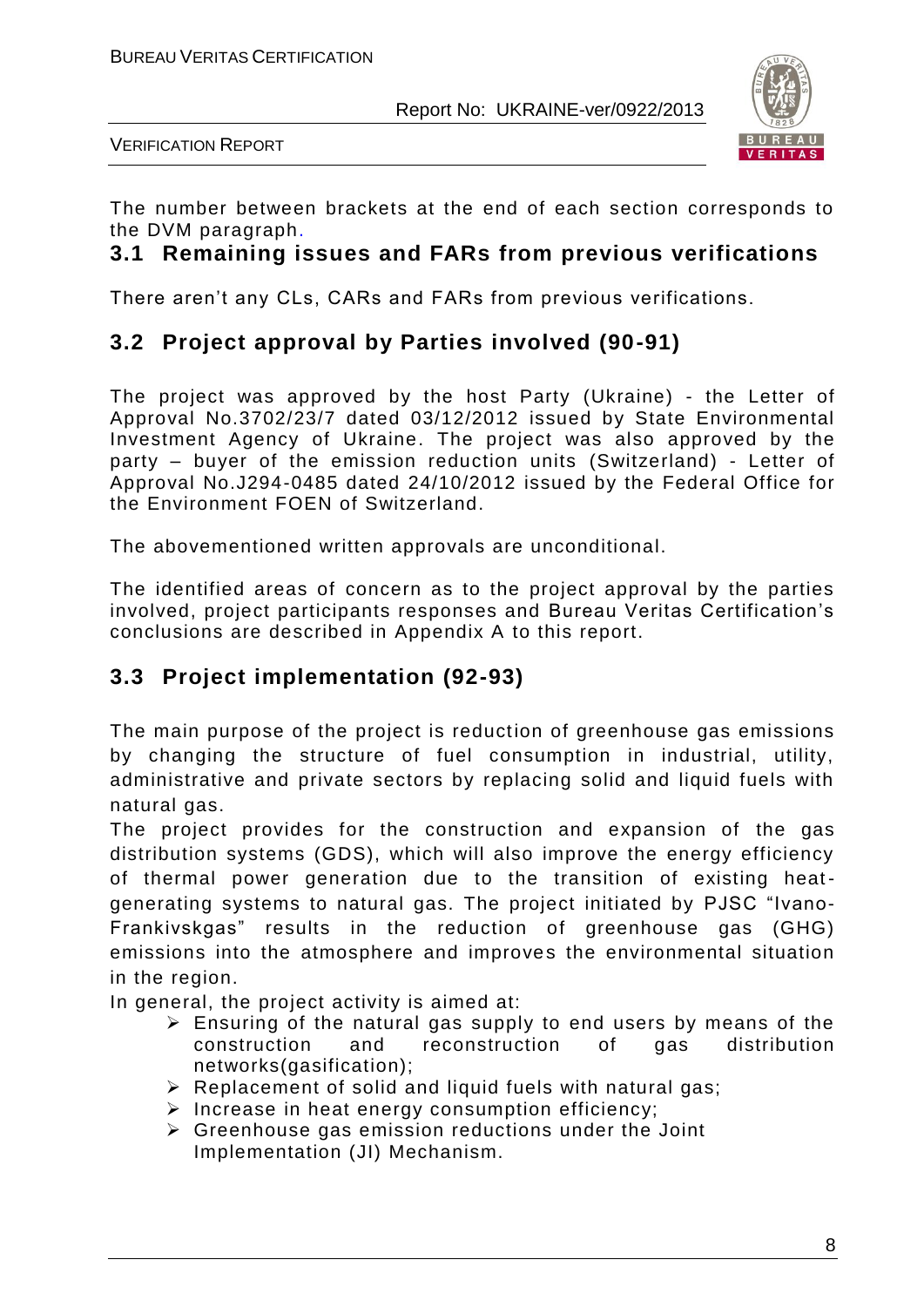

VERIFICATION REPORT

Implementation of project activities started in late 2003, as stated in the determined PDD version 02. Therefore, 01/01/2004 was taken as the starting date of the crediting period.

This Monitoring Report presents emission reductions achieved during the period of 01/01/2012 – 31/12/2012. Status of the project activity implementation complies with the project plan included in the determined PDD version 02.

Project implementation status in the reporting period of 01/01/2012 – 31/12/2012 is provided in Table 2 below.

#### **Table 2 Project implementation status during the reporting monitoring period from 01/01/2012 to 31/12/2012**

| <b>Measures</b>                               |
|-----------------------------------------------|
| Construction of gas distribution networks, km |
| $01/01/2012 - 31/12/2012$                     |
|                                               |

The starting date of the crediting period has not changed and remains the date when the first emission reductions are expected to be generated, namely: January 1, 2004.

The monitoring system is in place.

Monitoring equipment, such as natural gas meters, meets industry standards of Ukraine. All monitoring equipment is included in the detailed verification (calibration) plan and tested at intervals prescribed by the manufacturers of such equipment.

The impact of the project "Reduction of greenhouse gases emissions by gasification of Ivano-Frankivsk region" on the environment during the construction work can be assessed as tolerable. Project facilities are not included in the list of activities and facilities of environmental hazard. Completed analysis of the impact of facilities on the environment, which considers all factors, showed that in the normal technical operational mode they will neither cause any negative processes in the environment of the region, nor lead to any negative social and economic consequences and the risk of accidents and their possible impact is minimized.

As part of procedures undertaken at the request of relevant state services, the company reports on environmental performance on a periodical basis. Environmental department of PJSC "Ivano-Frankivskgas"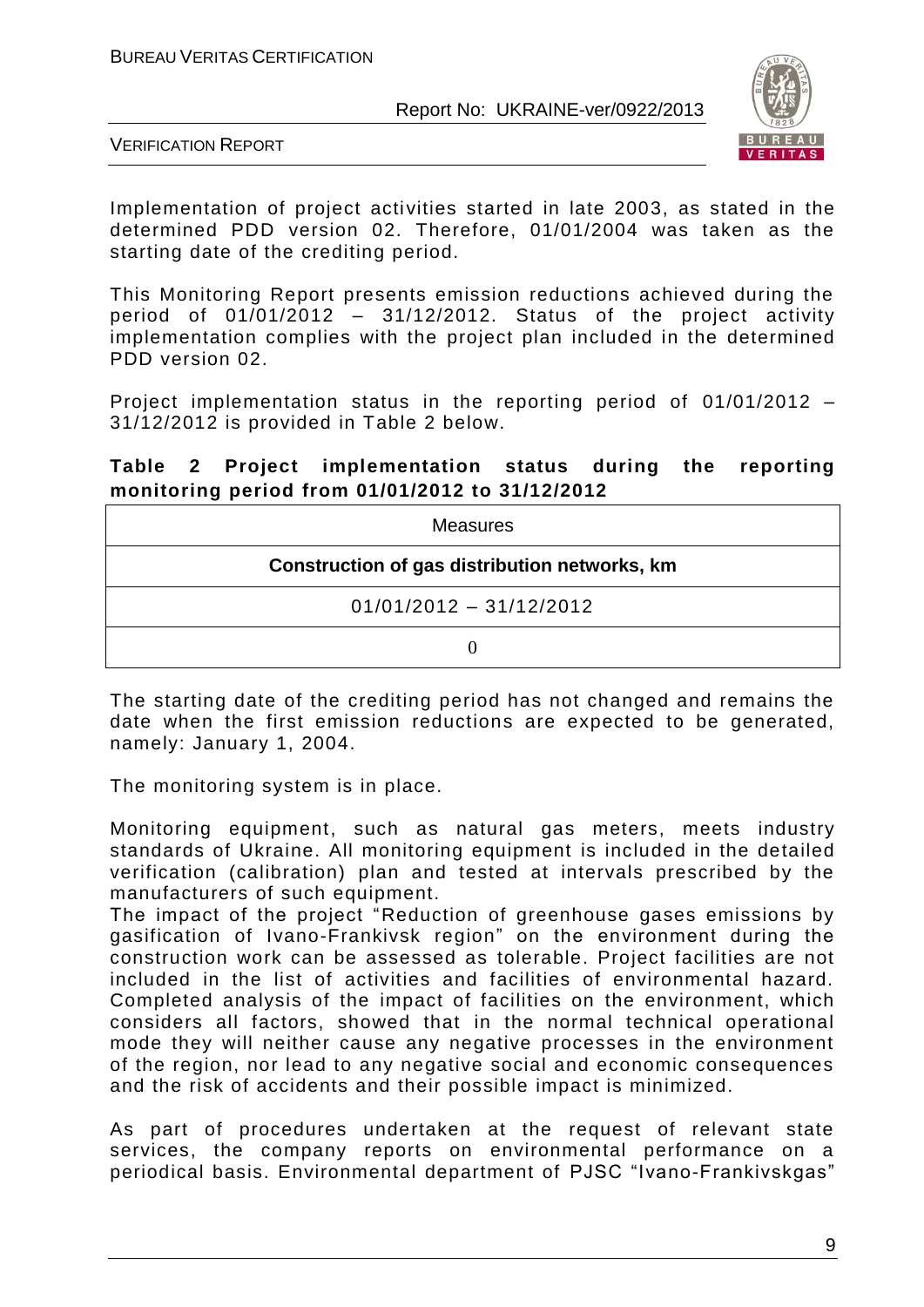

VERIFICATION REPORT

develops quarterly reports in accordance with the Form No.2 -TP (air) that is provided to local government statistics.

The project scenario provides for expansion of the territorial gas supply system, which includes construction and reconstruction of the gas distribution networks (GDN) and related equipment. The project provides for modernization of the fuel consumption system by means of transition of heat-generating systems to natural gas and transferring the consumers from centralized to individual heating and hot water supply systems, which, in turn, leads to the use of more efficient and environmentally friendly fossil fuel (natural gas), improvement of the quality of heating and hot water supply services, reduction of thermal energy consumption due to increased efficiency of individual systems in comparison with the centralized ones.

The identified areas of concern as to the project implementation, project participants responses and Bureau Veritas Certification's conclusions are described in Appendix A to this report (refer to CAR 01).

# **3.4 Compliance of the monitoring plan with the monitoring methodology (94-98)**

The monitoring occurred in accordance with the monitoring plan included in the PDD regarding which the determination has been deemed final and is so listed on the UNFCCC JI website.

For calculating the emission reductions, key factors, such as volume of natural gas to be supplied to the consumers, existing tariffs for natural gas transportation, public policy in the field of gas supply, experience in implementing activities provided by the project, current practice that exists in this field in Ukraine, financial costs and background, sectoral reform policy in the field of gas supply and legislation, influencing the baseline emissions and the activity level of the project and the emissions as well as risks associated with the project were taken into account, as appropriate.

Data sources used for calculating emission reductions such as appropriately calibrated measuring devices, survey of carbon dioxide emission factors are clearly identified, reliable and transparent.

Carbon dioxide emission factor for natural gas combustion, carbon dioxide emission factor for fossil fuel combustion, default emission factor for methane at technological gas equipment at end consumer's place , default emission factor for methane in the process of natural gas transportation and distribution, reduced GHG emission factor for natural gas transportation to end consumers are selected by carefully balancing accuracy and reasonableness, and appropriately justified of the choice.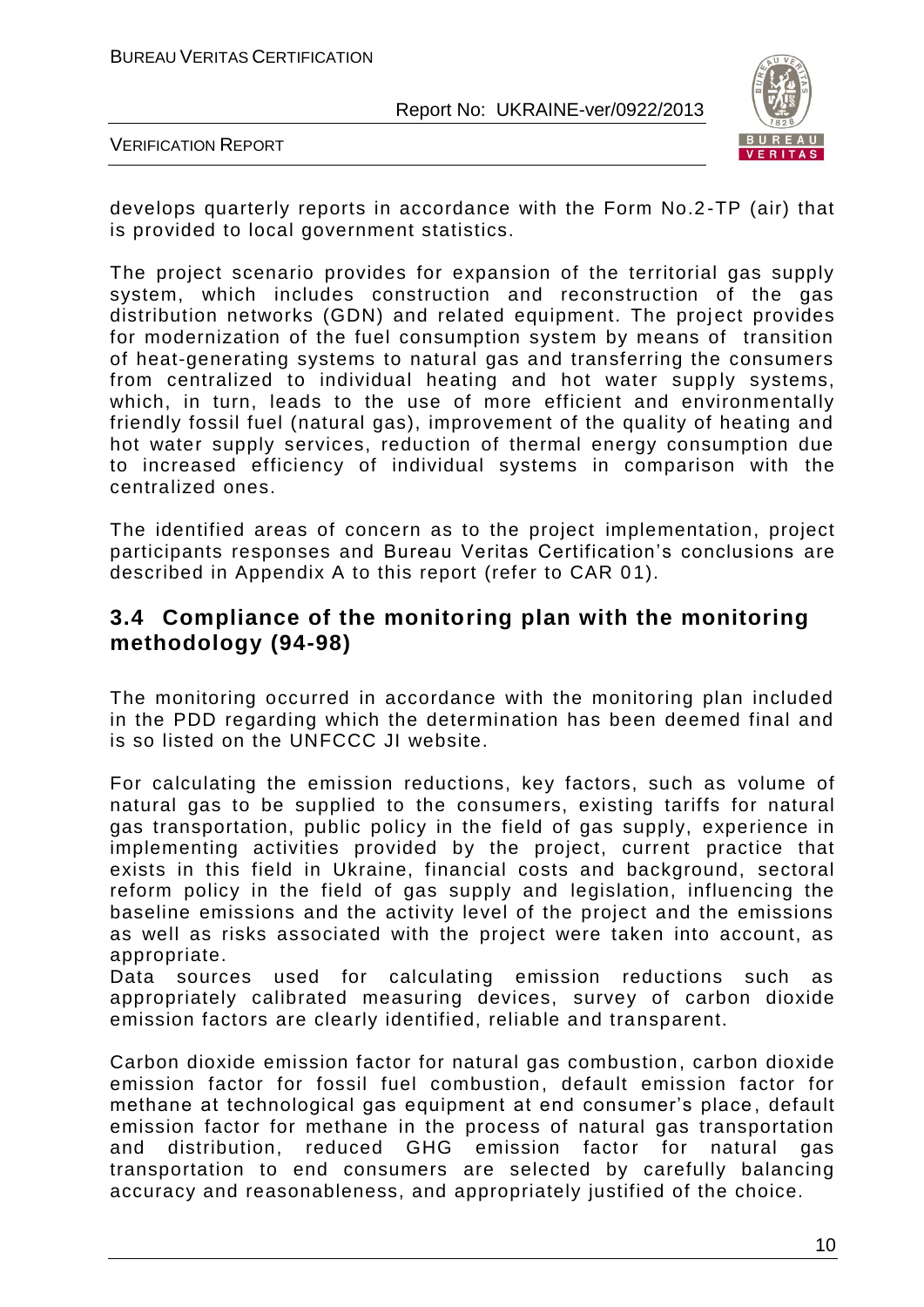

VERIFICATION REPORT

The calculation of emission reductions is based on conservative assumptions and the most plausible scenarios in a transparent manner.

The monitoring periods per component of the project are clearly specified in the monitoring report and do not overlap with those for which verifications were already deemed final in the past.

The identified areas of concern as to the compliance of the monitoring plan with the monitoring methodology, project participants responses and Bureau Veritas Certification's conclusions are described in Appendix A to this report (refer to CAR 02).

# **3.5 Revision of monitoring plan (99-100)**

Not applicable.

# **3.6 Data management (101)**

The data and their sources, provided in monitoring report, are clearly identified, reliable and transparent.

The implementation of data collection procedures is in accordance with the monitoring plan provided in the PDD, including the quality control and quality assurance procedures.

The function of the monitoring equipment, including its calibration status, is in order.

According to the current Law "On metrology and metrological activity", all metering equipment in Ukraine shall meet the specified requirements of relevant standards and is subject to periodic calibration. Intercalibration periods are stated in Section B.1. of the MR.

The project complies with the legislative requirements relating to calibration and verification.

The evidence and records used for the monitoring are maintained in a traceable manner.

Data collection and management system is in accordance with the monitoring plan provided in the PDD.

The most objective and cumulative indicator that provides a clear picture of whether emission reduction took place is natural gas consumption. The substitution of fuel oil and coal with natural gas leads to GHG emission reductions. In addition, systems of energy carrier transportation, preparation and combustion show higher efficiency if a switch to natural gas occurs and this happens irrelevant of external factors.

The monitoring procedure provides for the following measures: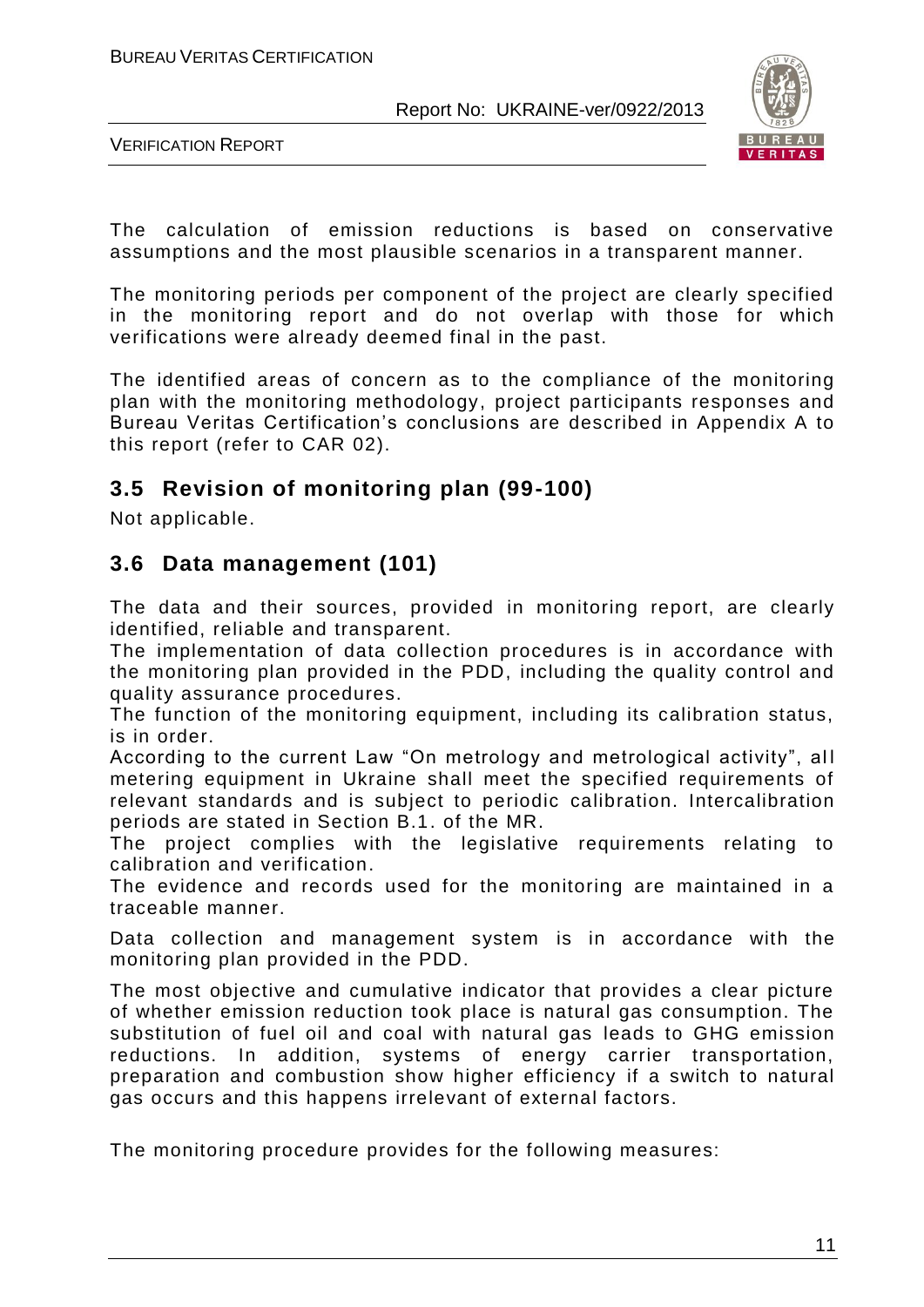

VERIFICATION REPORT

- 1. Collection of information on greenhouse gas emissions within the project boundary during the crediting period.
- 2. Assessment of the project implementation schedule.
- 3. Collection of the information on measurement equipment, its calibration.
- 4. Collection and archiving of information on the impact of project activities on the environment.
- 5. Data archiving.
- 6. Organization of personnel training.

Data and parameters subject to periodic monitoring, according to the monitoring plan provided in the PDD version 02, as well as the list of constant values used to calculate emission reductions, are provided in Section B.2.1. of the Monitoring Report, as well as in Annexes 3.1-3.3.

Monitoring of natural gas consumption by legal entities.

- 1. Legal entities supply information on gas consumption to the Gas resource department of PJSC "Ivano-Frankivskgas" every month.
- 2. Gas resource department conducts monthly inspections of meters, executes a certificate signed by the enterprise and transfers it to the Industrial and public-utility department of PJSC "Ivano-Frankivskgas".
- 3. Industrial and public-utility department of PJSC "Ivano-Frankivskgas" processes information into basic form by program.
- 4. Indices of gas supply volume processed by program are delivered to the project developer.

Monitoring of natural gas consumption by individuals.

- 1. Service of consumer gas consumption control conducts monthly inspections of meters, executes a certificate signed by an individual and transfers it to the Consumers service.
- 2. Bank institutions deliver the information on gas consumption in the form of paid bills to the Payment settlement and customer department of PJSC "Ivano-Frankivskgas".
- 3. Consumers service processes received information and bases it into program.
- 4. Indices of gas supply volume processed by program are delivered to the project developer.

Structure of data collection as a part of the project monitoring is shown in Figure 1.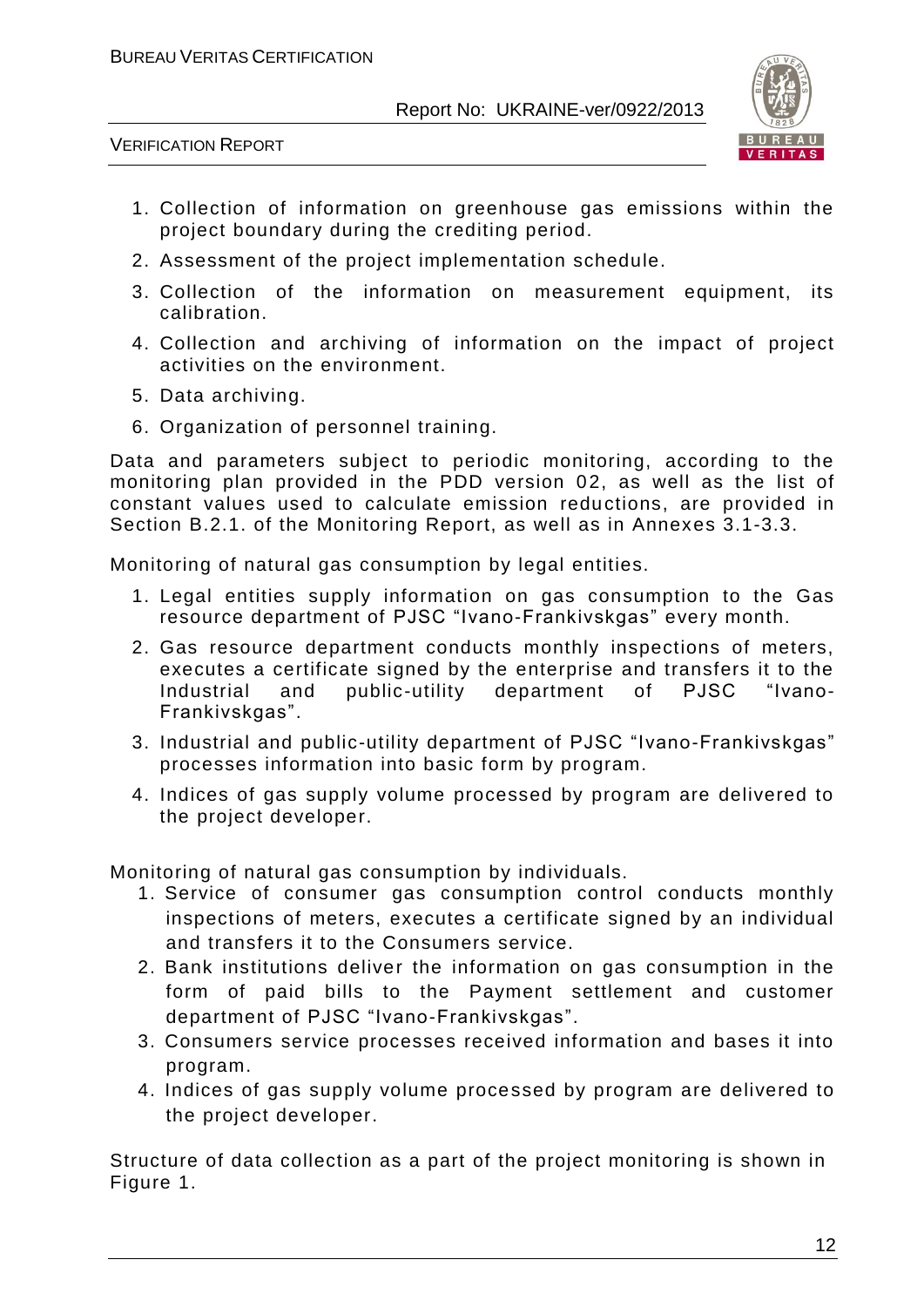

VERIFICATION REPORT



**Figure 1 Structure of monitoring data collection**

All necessary data concerning GHG emission reduction monitoring is archived in paper and/or electronic form and kept till the end of the crediting period and for two years after the latest transaction with emission reduction units.

The Monitoring Report version 01 provides sufficient information on duties assigned, responsibility and authorities concerning implementation and undertaking of monitoring procedures, including data management. The verification team confirms the efficiency of the existing management and operational systems and considers them appropriate for reliable project monitoring.

The identified areas of concern as to the data management, project participants responses and Bureau Veritas Certification's conclusions are described in Appendix A to this report (refer to CAR 03, CL 01).

# **3.7 Verification regarding programmes of activities (102- 110)**

Not applicable.

# **4 VERIFICATION OPINION**

Bureau Veritas Certification has performed the second periodic verification for the period from January 1, 2012 to December 31, 2012 of the "Reduction of greenhouse gases emissions by gasification of Ivano -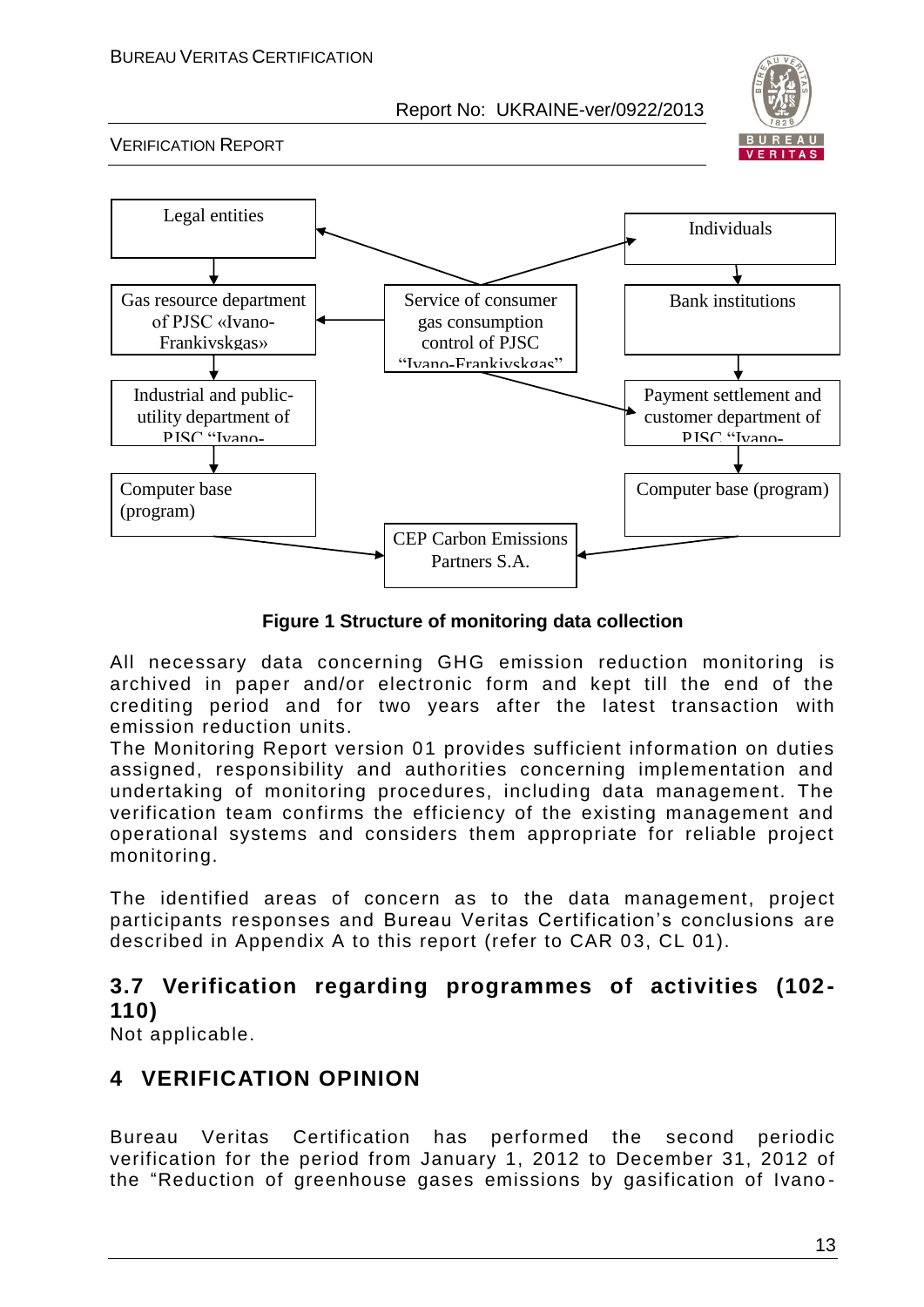

VERIFICATION REPORT

Frankivsk region" project in Ukraine, which applies JI specific approach. The verification was performed on the basis of UNFCCC criteria and host country criteria and also on the criteria given to provide for consistent project operations, monitoring and reporting.

The verification consisted of the following three phases: i) desk review of the monitoring report against the project design and the baseline and monitoring plan; ii) follow-up interviews with project stakeholders; iii) resolution of outstanding issues and the issuance of the final verification report and opinion.

PJSC "Ivano-Frankivskgas" management is responsible for the preparation of data which serve as the basis for estimation of GHG emission reductions. CEP CARBON EMISSIONS PARTNERS S.A. provides PJSC "Ivano-Frankivskgas" with consultative support in the issues relating to organization of data collection and is responsible for developing the monitoring report based on the Project Monitoring Plan included in the final PDD version 02.

Bureau Veritas Certification verified the Project Monitoring Report version 01 for the reporting period from 01/01/2012 to 31/12/2012 as indicated below. Bureau Veritas Certification confirms that the project is implemented as per approved PDD version. Installed equipment being essential for generating emission reduction runs reliably and is calibrated appropriately. The monitoring system is in place and the project is generating GHG emission reductions.

Emission reductions achieved by the project for the period from 01/01/2012 to 31/12/2012 do not differ from the amount predicted for the same period in the determined PDD. This is explained by the fact that at the time of the PDD development all data were available for accurate calculation of GHG emission reductions of the project.

Bureau Veritas Certification can confirm that the GHG emission reduction is calculated without material misstatements. Our opinion relates to the project's GHG emissions and resulting GHG emissions reductions reported and related to the approved project baseline and monitoring, and its associated documents. Based on the information we have seen and evaluated, we confirm the following statement:

Reporting period: From 01/01/2012 to 31/12/2012

| Baseline emissions         | : 2 577 433 tonnes of CO <sub>2</sub> equivalent. |
|----------------------------|---------------------------------------------------|
| Project emissions          | :1 381 778 tonnes of $CO2$ equivalent.            |
| Leakage                    | :259 773 tonnes of CO <sub>2</sub> equivalent.    |
| <b>Emission Reductions</b> | :935 882 tonnes of $CO2$ equivalent.              |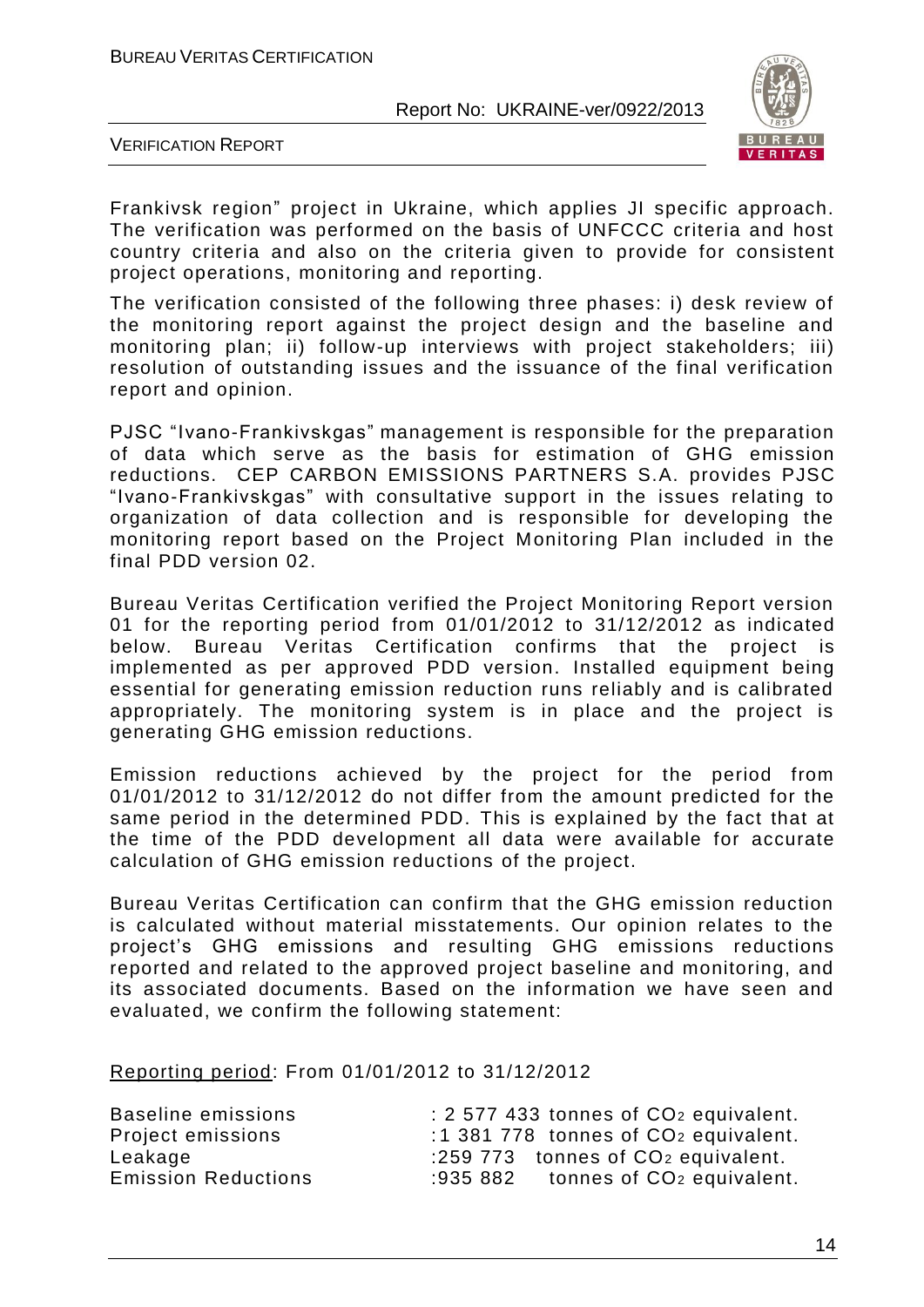

VERIFICATION REPORT

# **5 REFERENCES**

#### **Category 1 Documents:**

Documents provided by the project participants that relate directly to the GHG components of the project.

| /1/  | Monitoring Report of the JI project "Reduction of greenhouse<br>gases emissions by gasification of Ivano-Frankivsk region" for the<br>period from 01/01/2012 to 31/12/2012 version 01 dated 11/04/2013                                         |
|------|------------------------------------------------------------------------------------------------------------------------------------------------------------------------------------------------------------------------------------------------|
| /2/  | Annex 1. Monitoring Parameters for the period of 01/01/2012 -<br>31/12/2012                                                                                                                                                                    |
| /3/  | Annex 2. Technical registry of gas networks (Excel spreadsheet)                                                                                                                                                                                |
| /4/  | Annex 3.1. Calculation of GHG emission reductions under the<br>project "Reduction of greenhouse gases emissions by gasification<br>of Ivano-Frankivsk region" (Excel spreadsheet)                                                              |
| /5/  | Annex 3.2. Calculation of GHG emission reductions under the<br>project "Reduction of greenhouse gases emissions by gasification<br>of Ivano-Frankivsk region" (Excel spreadsheet)                                                              |
| /6/  | Annex 3.3. Calculation of GHG emission reductions under the<br>project "Reduction of greenhouse gases emissions by gasification<br>of Ivano-Frankivsk region" (Excel spreadsheet)                                                              |
| 7    | Project Design Document of the project "Reduction of greenhouse<br>gases emissions by gasification of Ivano-Frankivsk region", version<br>02 dated 10/10/2012                                                                                  |
| /8/  | Determination Report of the project "Reduction of greenhouse<br>gases emissions by gasification of Ivano-Frankivsk region" No.<br>UKRAINE-det/0690/2012 version 02 as of 15/10/2012 issued by<br><b>Bureau Veritas Certification</b>           |
| /9/  | Letter of Approval of the Joint Implementation project "Reduction<br>of greenhouse gases emissions by gasification of Ivano-Frankivsk<br>region" #3702/23/7 of 03/12/2012 issued by State Environmental<br><b>Investment Agency of Ukraine</b> |
| /10/ | Letter of Approval of the JI project "Reduction of greenhouse<br>gases emissions by gasification of Ivano-Frankivsk region" # J294-<br>by the Federal Office for the Environment of<br>0485<br>issued<br>Switzerland dated 24/10/2012          |

#### **Category 2 Documents:**

Background documents related to the design and/or methodologies employed in the design or other reference documents.

| $\vert$ /1/   Passport of gas control points #116 |
|---------------------------------------------------|
| Passport of gas control points #112               |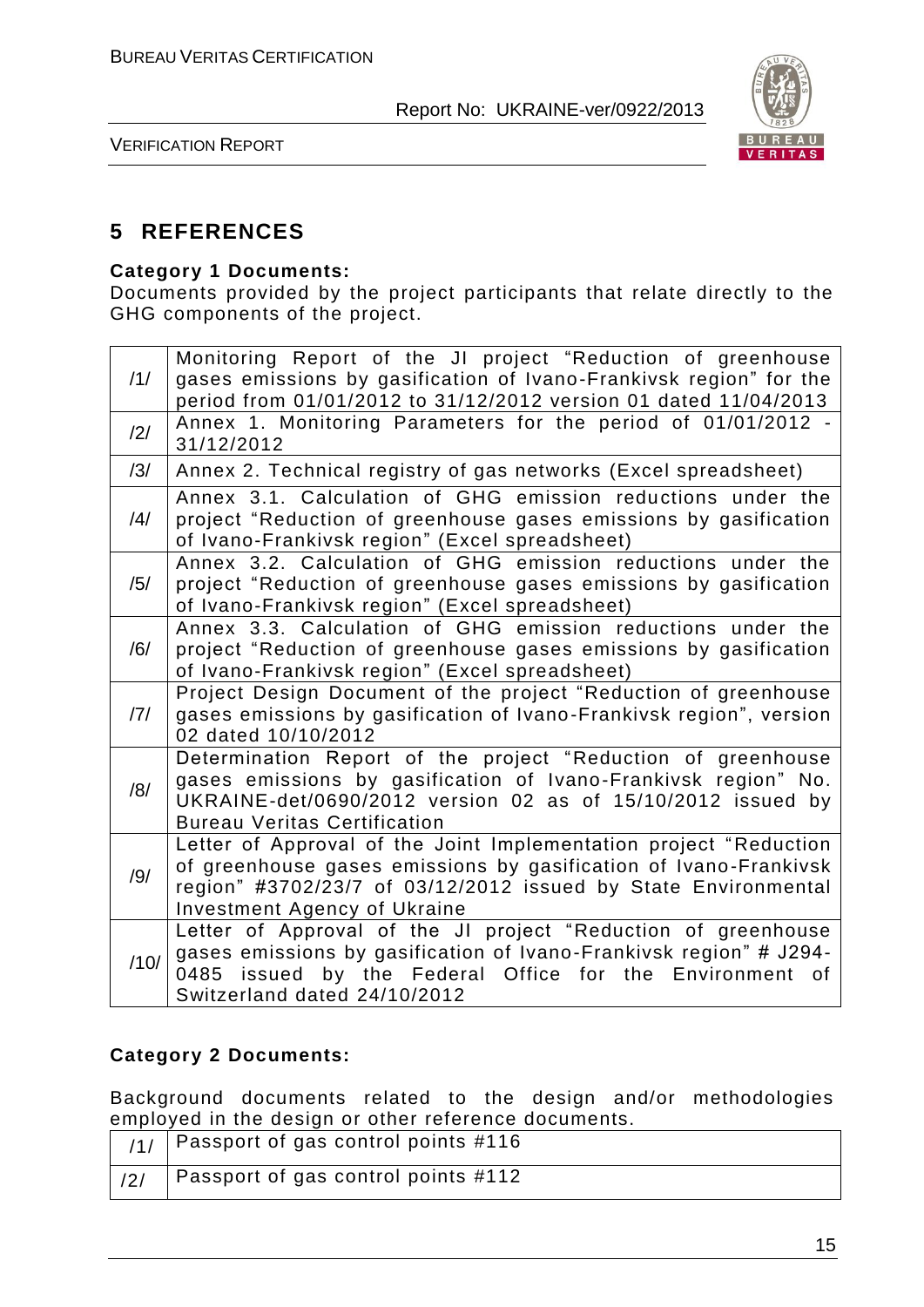

#### VERIFICATION REPORT

| /3/  | Passport of gas control points #99    |
|------|---------------------------------------|
| /4/  | Passport of gas control points #109B  |
| /5/  | Passport of gas control points #111B  |
| /6/  | Passport of gas control points #112   |
| /7/  | Passport of gas control points #113Sh |
| /8/  | Passport of gas control points #114   |
| /9/  | Passport of gas control points #116B  |
| /10/ | Passport of gas control points #119   |
| /11/ | Passport of gas control points #120   |
| /12/ | Passport of gas control points #122   |
| /13/ | Passport of gas control points #127   |
| /14/ | Photo of gas pipelines                |
| /15/ | Photo of GDPs                         |
| /16/ | Photo of CGDPs                        |
|      |                                       |

#### **Persons interviewed:**

List of persons interviewed during the verification or persons that contributed with other information that are not included in the documents listed above.

|     | <b>Name</b>     | Organization  | <b>Position</b>                 |
|-----|-----------------|---------------|---------------------------------|
| /1/ | Koshuba O.B.    | PJSC «Ivano-  | <b>Deputy Chief Engineer</b>    |
|     |                 | Frankivskgas» |                                 |
| /2/ | Kelyman O.R.    | PJSC «Ivano-  | Acting Head of production       |
|     |                 | Frankivskgas» | and technical department        |
| /3/ |                 | PJSC «Ivano-  | Head of natural gas             |
|     | Keduk V.T.      | Frankivskgas» | accounting and loss             |
|     |                 |               | department                      |
| /4/ | Hirnyk S.Ya.    | PJSC «Ivano-  | Head of production and          |
|     |                 | Frankivskgas» | operation department            |
| /5/ | Koliadzhyn I.M. | PJSC «Ivano-  | Deputy Head of metrology        |
|     |                 | Frankivskgas» | department                      |
| /6/ | Pohosov O.H.    | LLC "CEP"     | <b>CEP CARBON EMISSIONS</b>     |
|     |                 |               | <b>PARTNERS S.A. Consultant</b> |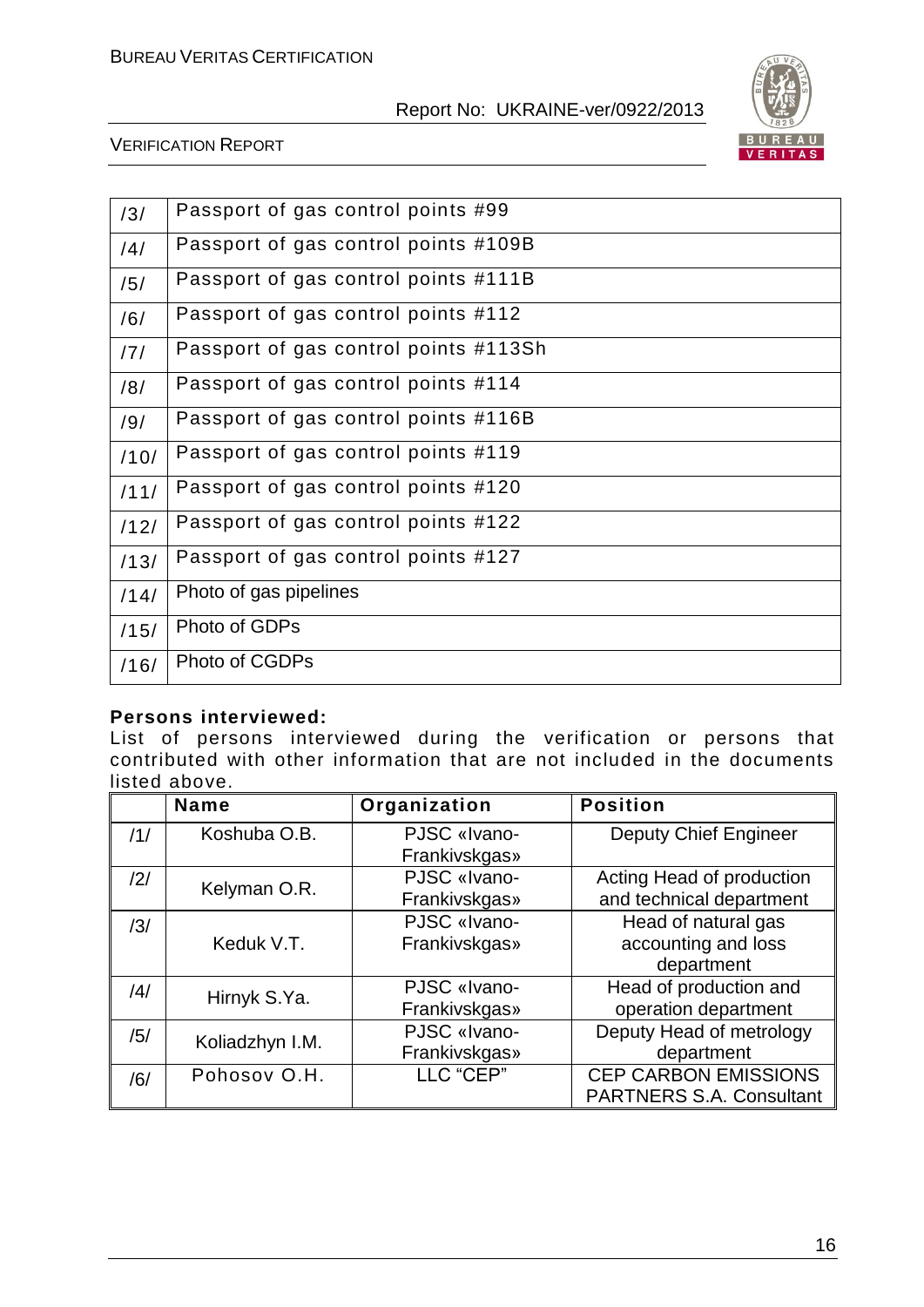

### VERIFICATION REPORT

# APPENDIX A: PROJECT VERIFICATION PROTOCOL

#### **BUREAU VERITAS CERTIFICATION HOLDING SAS**

#### **VERIFICATION PROTOCOL**

#### **Table 1. Check list for verification, according to the JOINT IMPLEMENTATION DETERMINATION AND VERIFICATION MANUAL (Version 01)**

| <b>DVM</b><br><b>Paragraph</b> | <b>Check Item</b>                                                                                                                                                                                                                                                                    | <b>Initial finding</b>                                                                                                                                                                                                                                                                           | <b>Draft</b><br><b>Conclusion</b> | <b>Final</b><br><b>Conclusion</b> |  |  |
|--------------------------------|--------------------------------------------------------------------------------------------------------------------------------------------------------------------------------------------------------------------------------------------------------------------------------------|--------------------------------------------------------------------------------------------------------------------------------------------------------------------------------------------------------------------------------------------------------------------------------------------------|-----------------------------------|-----------------------------------|--|--|
|                                | <b>Project approvals by Parties involved</b>                                                                                                                                                                                                                                         |                                                                                                                                                                                                                                                                                                  |                                   |                                   |  |  |
| 90                             | Has the DFPs of at least one Party<br>involved, other than the host Party,<br>issued a written project approval when<br>submitting the first verification report to<br>secretariat for publication in<br>the<br>accordance with paragraph 38 of the JI<br>quidelines, at the latest? | The project has been approved by both the Host<br>party (Ukraine) and the other Party involved<br>(Switzerland). The Letters of Approval were issued by<br>NFPs of the Parties involved. Two Letters of Approval<br>were available at the beginning of the first verification<br>of the project. | <b>OK</b>                         | OK                                |  |  |
| 91                             | Are all the written project approvals by<br>Parties involved unconditional?                                                                                                                                                                                                          | Yes, all the written project approvals by Parties<br>involved are unconditional.                                                                                                                                                                                                                 | <b>OK</b>                         | OK                                |  |  |
| <b>Project implementation</b>  |                                                                                                                                                                                                                                                                                      |                                                                                                                                                                                                                                                                                                  |                                   |                                   |  |  |
| 92                             | Has the project been implemented in<br>accordance with the PDD regarding<br>which the determination has been UNFCCC JI website.<br>deemed final and is so listed on the<br>UNFCCC JI website?                                                                                        | Yes, the project has been implemented<br><i>in</i><br>accordance with the PDD, which is listed on the<br><b>CAR 01.</b> Please, state the sectoral scope in the MR.                                                                                                                              | <b>CAR 01</b>                     | OK                                |  |  |
| 93                             |                                                                                                                                                                                                                                                                                      | What is the status of operation of the   Implementation of the project activities started in late                                                                                                                                                                                                | <b>OK</b>                         | OK                                |  |  |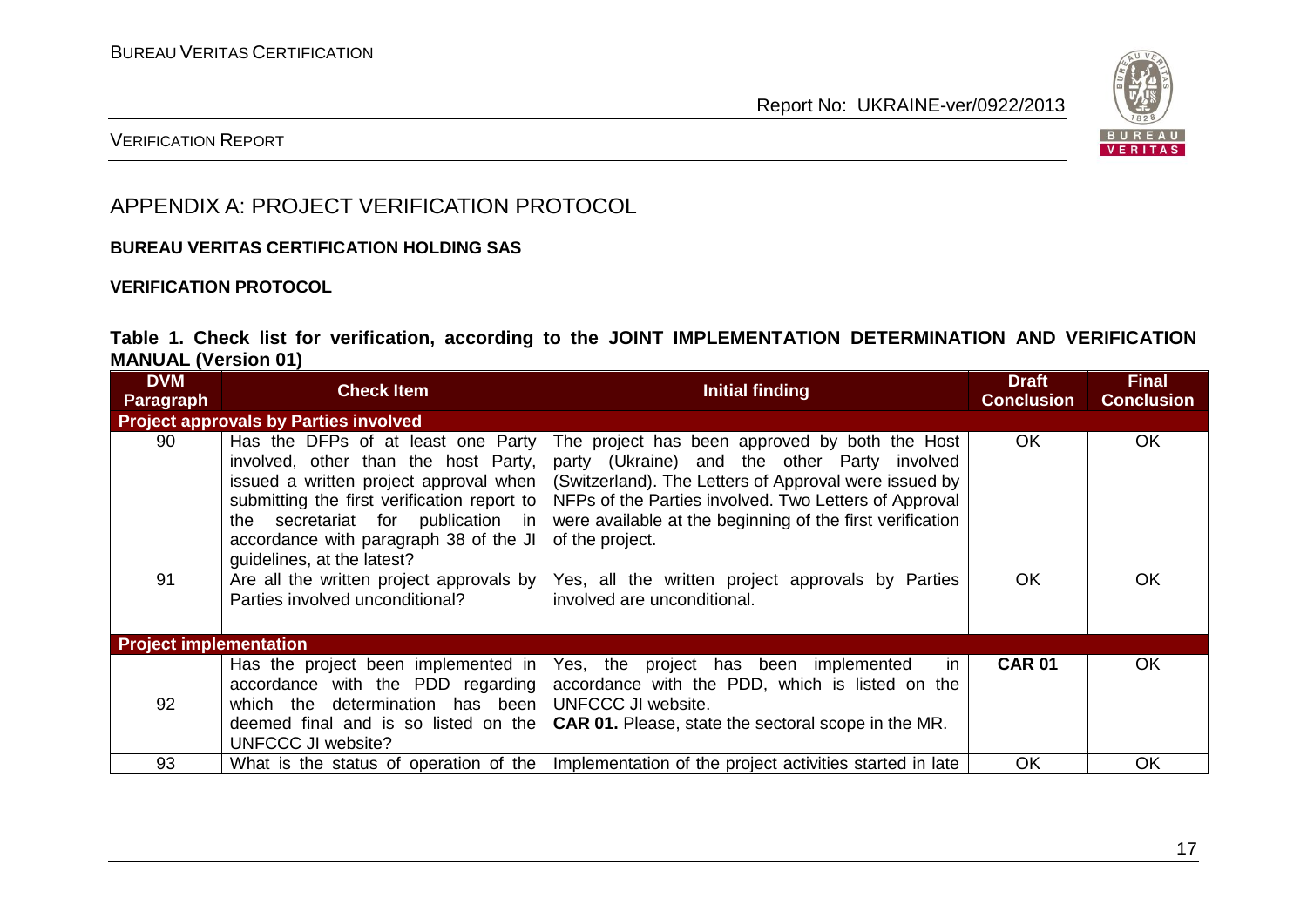

| <b>DVM</b><br><b>Paragraph</b> | <b>Check Item</b>                                                                                                                                                                                                                                                                                                                                                             | <b>Initial finding</b>                                                                                                                                                                                                                                                                                                                                                                                                                                                                                      | <b>Draft</b><br><b>Conclusion</b> | <b>Final</b><br><b>Conclusion</b> |
|--------------------------------|-------------------------------------------------------------------------------------------------------------------------------------------------------------------------------------------------------------------------------------------------------------------------------------------------------------------------------------------------------------------------------|-------------------------------------------------------------------------------------------------------------------------------------------------------------------------------------------------------------------------------------------------------------------------------------------------------------------------------------------------------------------------------------------------------------------------------------------------------------------------------------------------------------|-----------------------------------|-----------------------------------|
|                                | project during the monitoring period?                                                                                                                                                                                                                                                                                                                                         | 2003, as stated in the determined PDD version 02.<br>Thus, 01/01/2004 is the starting date of the crediting<br>period.<br>Project implementation status and project milestones<br>in the reporting period of $01/01/2012 - 31/12/2012$<br>are provided in in Section A.6. of the MR version 01<br>and Annex 2.<br>PE-80, PE-100 polyethylene pipes and steel pipes<br>that conform to SSTU 10704-91 with reinforced<br>bituminous mastic sealing under SSTU B.V.2.5.-<br>29:2006 were used in construction. |                                   |                                   |
|                                | <b>Compliance with monitoring plan</b>                                                                                                                                                                                                                                                                                                                                        |                                                                                                                                                                                                                                                                                                                                                                                                                                                                                                             |                                   |                                   |
| 94                             | Did the monitoring occur in accordance<br>with the monitoring plan included in the<br>PDD regarding which the determination<br>has been deemed final and is so listed<br>on the UNFCCC JI website?                                                                                                                                                                            | There aren't any changes in or deviations from the<br>registered PDD.                                                                                                                                                                                                                                                                                                                                                                                                                                       | OK                                | <b>OK</b>                         |
| 95(a)                          | For calculating the emission reductions<br>or enhancements of net removals, were<br>key factors, e.g. those listed in 23 (b) (i)-<br>(vii) of the DVM, influencing the baseline<br>emissions or net removals and the<br>activity level of the project and the<br>emissions or removals as well as risks<br>associated with the project taken into<br>account, as appropriate? | Yes, all relevant key factors were taken into account,<br>as appropriate.                                                                                                                                                                                                                                                                                                                                                                                                                                   | <b>OK</b>                         | <b>OK</b>                         |
| 95(b)                          | Are data sources used for calculating<br>emission reductions or enhancements                                                                                                                                                                                                                                                                                                  | Data<br>emission<br>used<br>for<br>calculating<br>sources<br>reductions or enhancements of net removals are                                                                                                                                                                                                                                                                                                                                                                                                 | <b>CAR 02</b>                     | OK                                |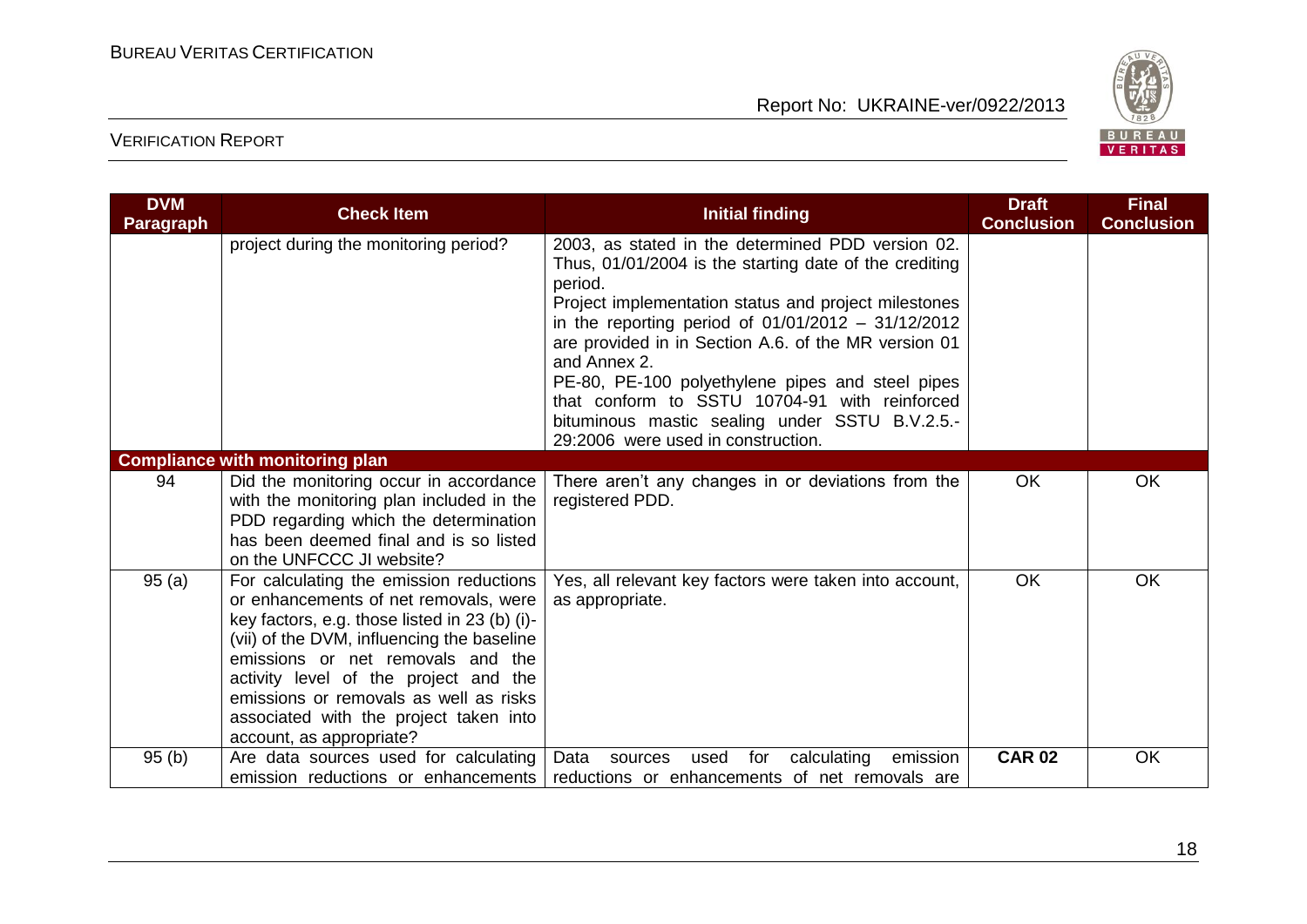

| <b>DVM</b><br><b>Paragraph</b> | <b>Check Item</b>                                                                                                                                                                                                                                                                      | <b>Initial finding</b>                                                                                                                                                                                                                                                                                                                                                                                                                                                                                                                  | <b>Draft</b><br><b>Conclusion</b> | <b>Final</b><br><b>Conclusion</b> |
|--------------------------------|----------------------------------------------------------------------------------------------------------------------------------------------------------------------------------------------------------------------------------------------------------------------------------------|-----------------------------------------------------------------------------------------------------------------------------------------------------------------------------------------------------------------------------------------------------------------------------------------------------------------------------------------------------------------------------------------------------------------------------------------------------------------------------------------------------------------------------------------|-----------------------------------|-----------------------------------|
|                                | net removals clearly<br>identified,<br>of<br>reliable and transparent?                                                                                                                                                                                                                 | clearly identified, reliable and transparent.<br><b>CAR</b> 02. The national inventory<br>report of<br>anthropogenic greenhouse gas emissions by sources<br>and removals by sinks in Ukraine for 1990-2009 is<br>stated as the data source for parameters in Tables 4<br>and 5 of the MR. But the Inventory for 1990-2010<br>shall be used.                                                                                                                                                                                             |                                   |                                   |
| 95(c)                          | Are emission factors, including default<br>emission factors, if used for calculating<br>the<br>emission<br>reductions<br>or<br>enhancements<br>of<br>removals,<br>net<br>selected by carefully balancing accuracy<br>and reasonableness, and appropriately<br>justified of the choice? | Carbon dioxide emission factor for natural gas<br>combustion, carbon dioxide emission factor for fossil<br>fuel combustion, default emission factor for methane<br>at technological gas equipment at end consumer's<br>place, default emission factor for methane in the<br>process of natural gas transportation and distribution,<br>reduced GHG emission factor for natural gas<br>transportation to end consumers are selected by<br>carefully balancing accuracy and reasonableness,<br>and appropriately justified of the choice. | <b>OK</b>                         | <b>OK</b>                         |
| 95(d)                          | Is the calculation of emission reductions<br>or enhancements of net removals based<br>on conservative assumptions and the<br>plausible<br>scenarios<br>most<br>in<br><sub>a</sub><br>transparent manner?                                                                               | Calculation of emission reductions is based on<br>conservative assumptions and the most plausible<br>scenarios in a transparent manner.                                                                                                                                                                                                                                                                                                                                                                                                 | <b>OK</b>                         | OK                                |
|                                | Applicable to JI SSC projects only                                                                                                                                                                                                                                                     |                                                                                                                                                                                                                                                                                                                                                                                                                                                                                                                                         |                                   |                                   |
| 96                             | Is the relevant threshold to be classified<br>as JI SSC project not exceeded during<br>the monitoring period on an annual<br>average basis?                                                                                                                                            | Not applicable                                                                                                                                                                                                                                                                                                                                                                                                                                                                                                                          | <b>Not</b><br>applicable          | <b>Not</b><br>applicable          |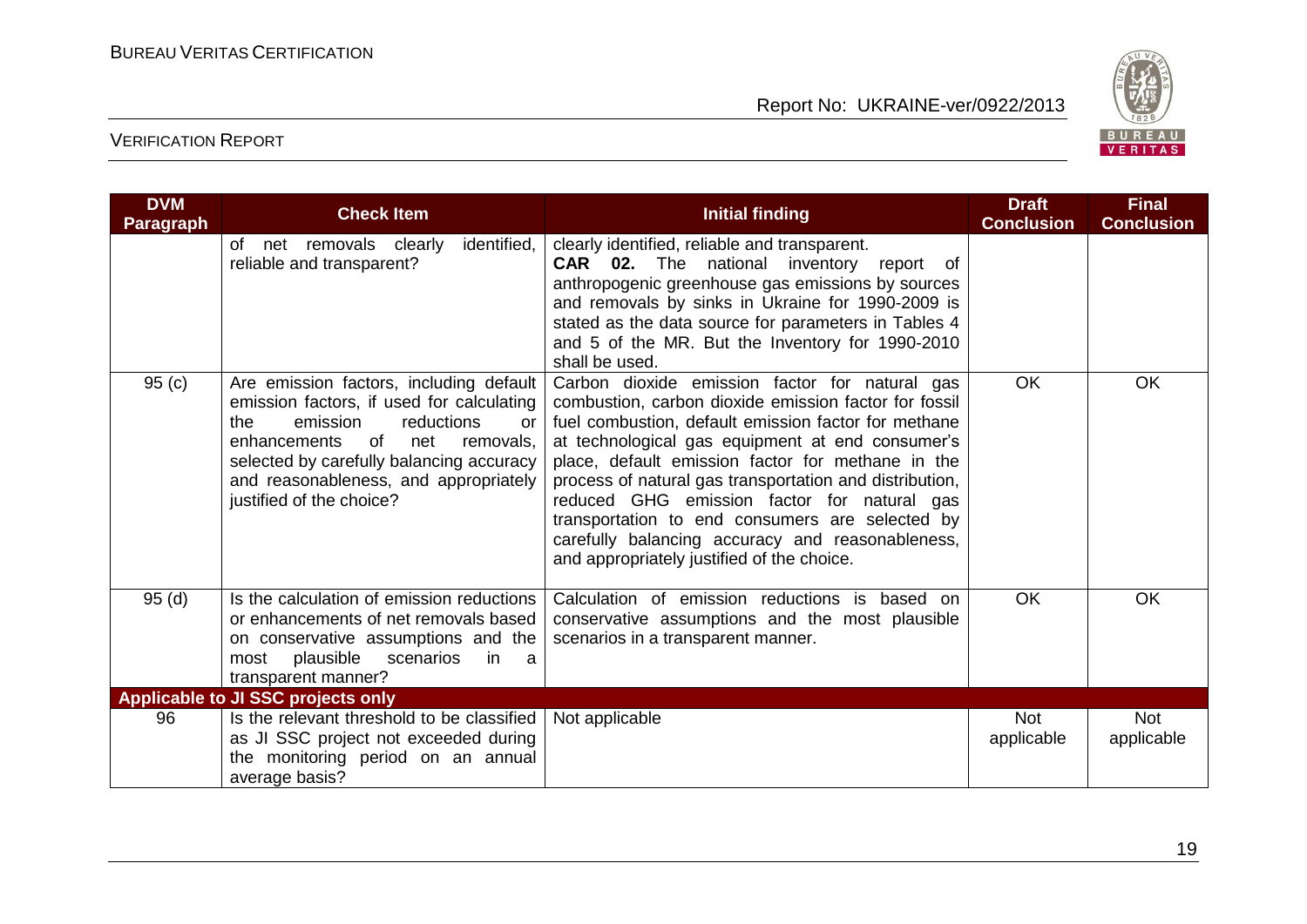

| <b>DVM</b><br><b>Paragraph</b>                                       | <b>Check Item</b>                                                                                                                                                                                                                                                                                                                             | <b>Initial finding</b> | <b>Draft</b><br><b>Conclusion</b> | <b>Final</b><br><b>Conclusion</b> |
|----------------------------------------------------------------------|-----------------------------------------------------------------------------------------------------------------------------------------------------------------------------------------------------------------------------------------------------------------------------------------------------------------------------------------------|------------------------|-----------------------------------|-----------------------------------|
|                                                                      | If the threshold is exceeded, is the<br>emission reduction<br>level<br>maximum<br>estimated in the PDD for the JI SSC<br>project or the bundle for the monitoring<br>period determined?                                                                                                                                                       |                        |                                   |                                   |
|                                                                      | Applicable to bundled JI SSC projects only                                                                                                                                                                                                                                                                                                    |                        |                                   |                                   |
| 97(a)                                                                | Has the composition of the bundle not   Not applicable<br>changed from that is stated in F-JI-<br><b>SSCBUNDLE?</b>                                                                                                                                                                                                                           |                        | <b>Not</b><br>applicable          | <b>Not</b><br>applicable          |
| 97 <sub>(b)</sub>                                                    | If the determination was conducted on<br>the basis of an overall monitoring plan,<br>have the project participants submitted<br>a common monitoring report?                                                                                                                                                                                   | Not applicable         | <b>Not</b><br>applicable          | <b>Not</b><br>applicable          |
| 98                                                                   | If the monitoring is based on a<br>monitoring plan that provides for<br>overlapping monitoring periods, are the<br>monitoring periods per component of<br>the project clearly specified in the<br>monitoring report?<br>Do the monitoring periods not overlap<br>with those for which verifications were<br>already deemed final in the past? | Not applicable         | <b>Not</b><br>applicable          | <b>Not</b><br>applicable          |
|                                                                      | <b>Revision of monitoring plan</b>                                                                                                                                                                                                                                                                                                            |                        |                                   |                                   |
| Applicable only if monitoring plan is revised by project participant |                                                                                                                                                                                                                                                                                                                                               |                        |                                   |                                   |
| 99(a)                                                                | Did the project participants provide an $\vert$ Not applicable.<br>appropriate justification for the proposed<br>revision?                                                                                                                                                                                                                    |                        | <b>Not</b><br>applicable          | <b>Not</b><br>applicable          |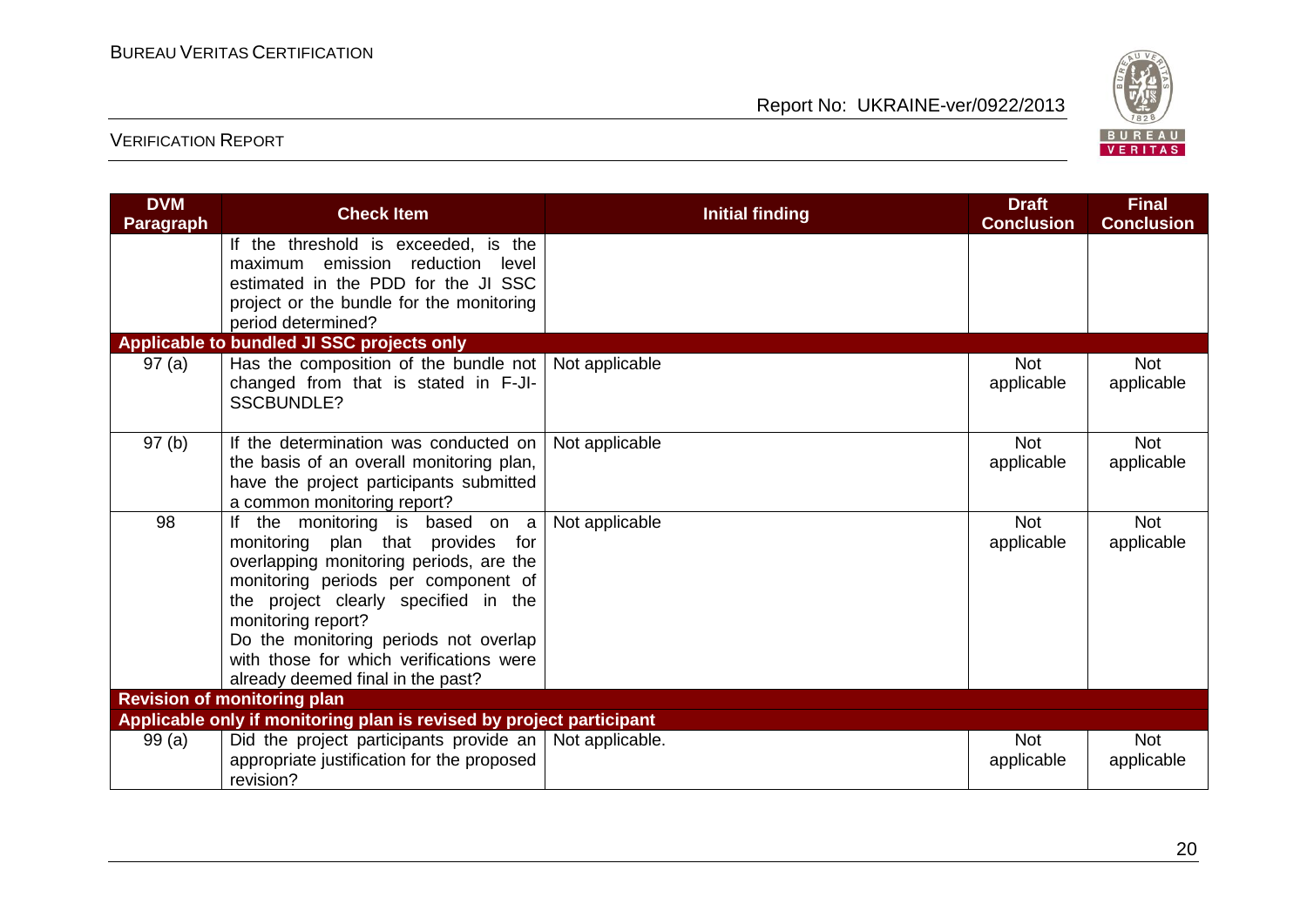

| <b>DVM</b><br>Paragraph   | <b>Check Item</b>                                                                                                                                                                                                                                                                                       | <b>Initial finding</b>                                                                                                                                                                                                                                                                                                                                | <b>Draft</b><br><b>Conclusion</b> | <b>Final</b><br><b>Conclusion</b> |
|---------------------------|---------------------------------------------------------------------------------------------------------------------------------------------------------------------------------------------------------------------------------------------------------------------------------------------------------|-------------------------------------------------------------------------------------------------------------------------------------------------------------------------------------------------------------------------------------------------------------------------------------------------------------------------------------------------------|-----------------------------------|-----------------------------------|
| 99(b)                     | Does the proposed revision improve the  <br>and/or<br>applicability<br>0f<br>accuracy<br>information collected compared to the<br>without<br>original<br>monitoring<br>plan<br>changing conformity with the relevant<br>rules<br>regulations<br>for<br>the<br>and<br>establishment of monitoring plans? | Not applicable                                                                                                                                                                                                                                                                                                                                        | <b>Not</b><br>applicable          | <b>Not</b><br>applicable          |
| Data management<br>101(a) | Is the implementation of data collection<br>procedures in accordance with the<br>monitoring plan, including the quality<br>control<br>and<br>quality<br>assurance<br>procedures?                                                                                                                        | The implementation of data collection procedures,<br>including the quality control and quality assurance<br>procedures, is in accordance with the monitoring<br>plan.<br><b>CAR 03.</b> The incorrect information about another<br>project is provided in Section C.3. of the MR.                                                                     | <b>CAR 03</b>                     | OK                                |
| 101(b)                    | function of<br>monitoring<br>the<br>the<br>ls.<br>calibration<br>equipment, including<br>its<br>status, is in order?                                                                                                                                                                                    | Routine repair of gas networks is carried out once a<br>year; maintenance - once every six months. Repaired<br>gas equipment is regularly examined to ensure that it<br>works properly and is not a source of gas leaks.<br>Means of metering equipment used for monitoring of<br>the project activity are subject to periodic state<br>verification. | <b>OK</b>                         | <b>OK</b>                         |
| 101 (c)                   | Are the evidence and records used for<br>the monitoring maintained in a traceable<br>manner?                                                                                                                                                                                                            | The evidences and records used for the monitoring<br>maintained are in a traceable manner.                                                                                                                                                                                                                                                            | <b>OK</b>                         | <b>OK</b>                         |
| $101$ (d)                 | Is the data collection and management<br>system for the project in accordance<br>with the monitoring plan?                                                                                                                                                                                              | The data collection and management system for the<br>project is in accordance with the monitoring plan. The<br>verification team confirms the effectiveness of the                                                                                                                                                                                    | <b>CL 01</b>                      | OK                                |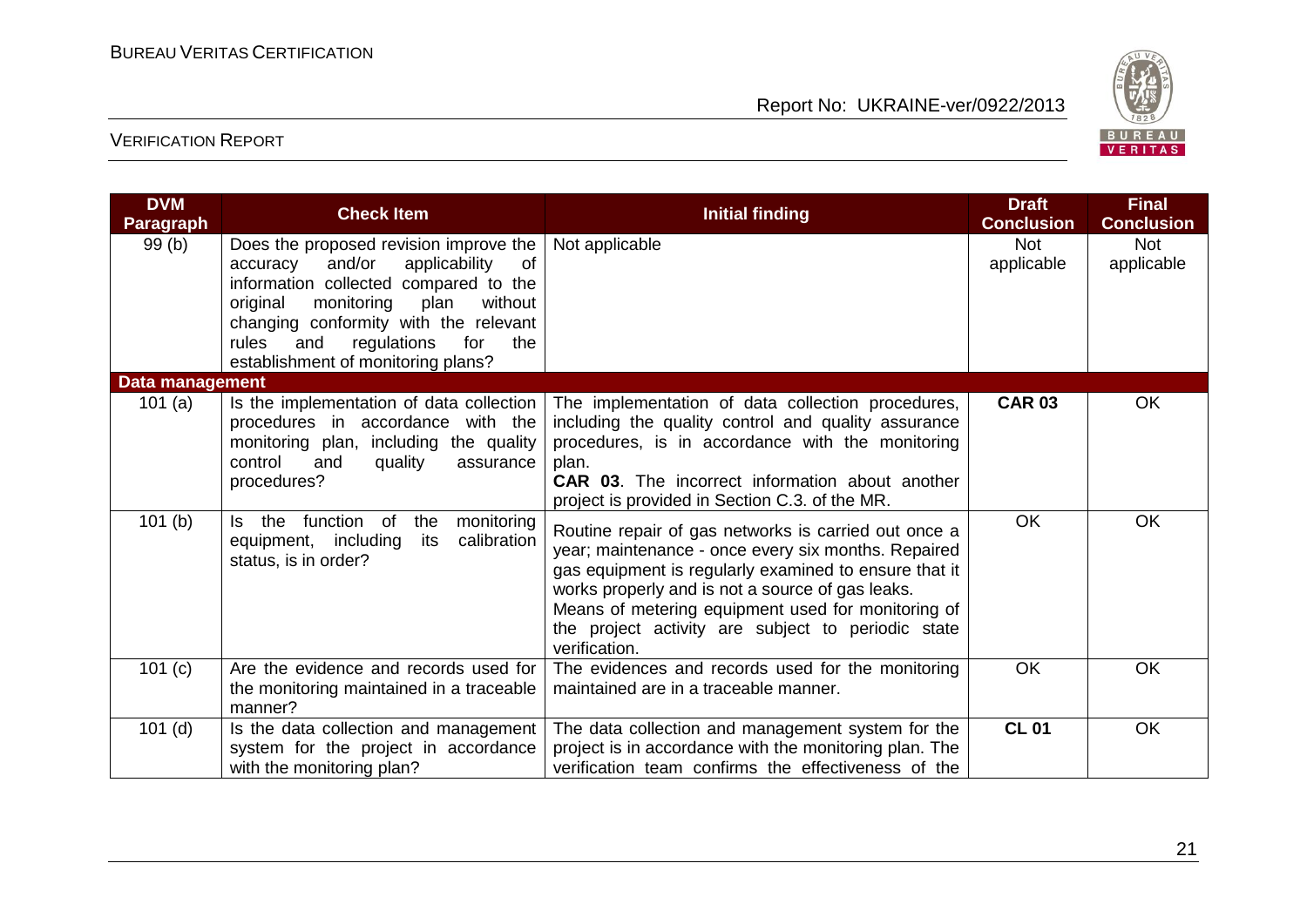

| <b>DVM</b><br><b>Paragraph</b>           | <b>Check Item</b>                                                                                                                                                 | <b>Initial finding</b>                                                                                              | <b>Draft</b><br><b>Conclusion</b> | <b>Final</b><br><b>Conclusion</b> |
|------------------------------------------|-------------------------------------------------------------------------------------------------------------------------------------------------------------------|---------------------------------------------------------------------------------------------------------------------|-----------------------------------|-----------------------------------|
|                                          |                                                                                                                                                                   | existing management and operating systems and<br>considers them suitable for reliable monitoring of the<br>project. |                                   |                                   |
|                                          |                                                                                                                                                                   | CL 01. Please, check the numbering of Tables and<br>Figures in the MR.                                              |                                   |                                   |
|                                          | Verification regarding programs of activities (additional elements for assessment)                                                                                |                                                                                                                     |                                   |                                   |
| 102                                      | Is any JPA that has not been added to<br>the JI PoA not verified?                                                                                                 | Not applicable                                                                                                      | <b>Not</b><br>applicable          | <b>Not</b><br>applicable          |
| 103                                      | the verification<br>the<br>based<br>ls.<br>on<br>monitoring reports of all JPAs to be<br>verified?                                                                | Not applicable                                                                                                      | Not<br>applicable                 | <b>Not</b><br>applicable          |
| 103                                      | verification<br>the<br>the<br>Does<br>ensure<br>accuracy and conservativeness of the<br>emission reductions or enhancements<br>of removals generated by each JPA? | Not applicable                                                                                                      | <b>Not</b><br>applicable          | <b>Not</b><br>applicable          |
| 104                                      | Does the monitoring period not overlap<br>with previous monitoring periods?                                                                                       | Not applicable                                                                                                      | Not<br>applicable                 | <b>Not</b><br>applicable          |
| 105                                      | If the AIE learns of an erroneously<br>included JPA, has the AIE informed the<br>JISC of its findings in writing?                                                 | Not applicable                                                                                                      | <b>Not</b><br>applicable          | <b>Not</b><br>applicable          |
| Applicable to sample-based approach only |                                                                                                                                                                   |                                                                                                                     |                                   |                                   |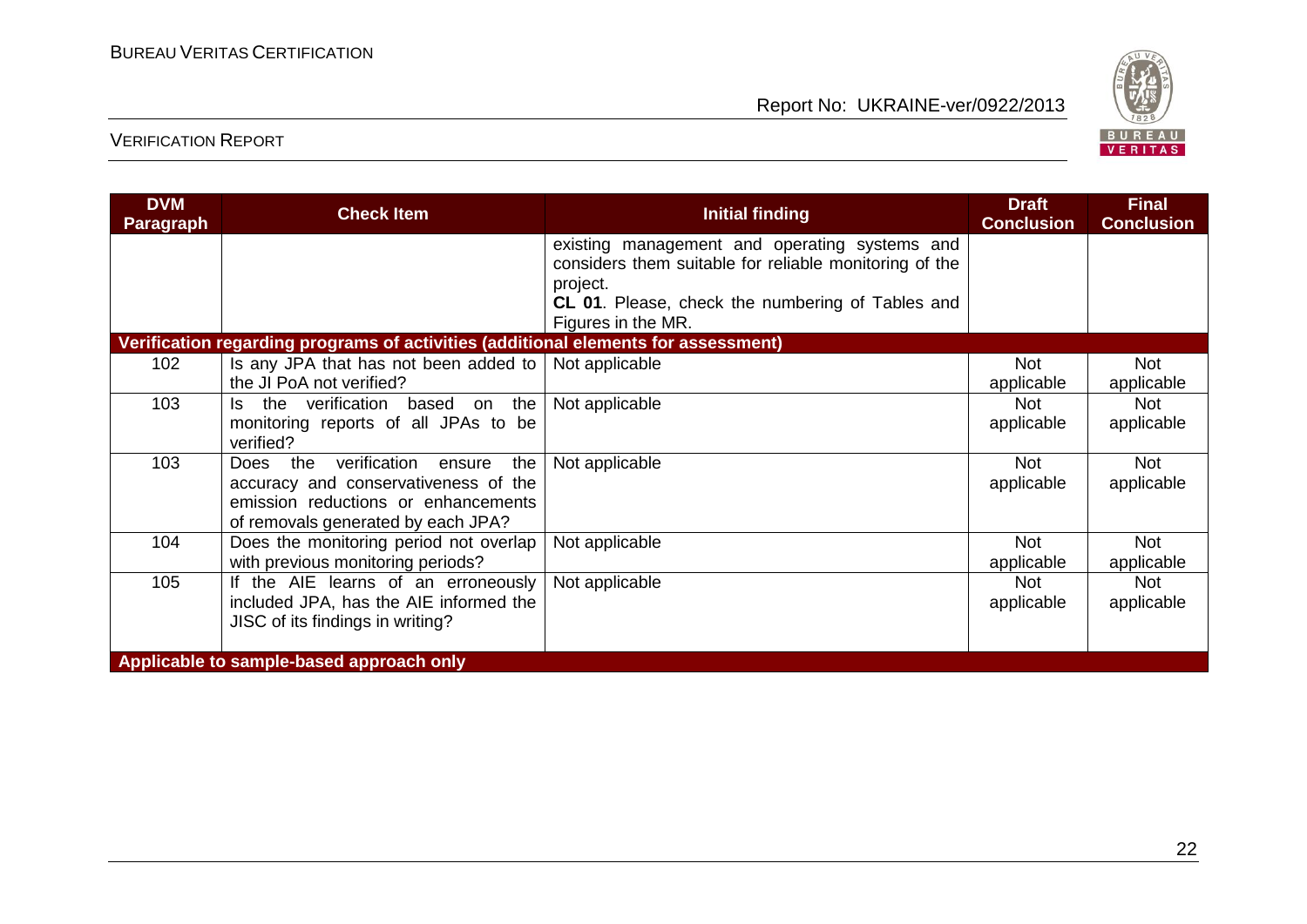

| <b>Initial finding</b>                                   |                          | <b>Final</b>             |
|----------------------------------------------------------|--------------------------|--------------------------|
|                                                          | <b>Conclusion</b>        | <b>Conclusion</b>        |
| Not applicable<br>Does the sampling plan prepared by the | <b>Not</b><br>applicable | <b>Not</b><br>applicable |
|                                                          |                          |                          |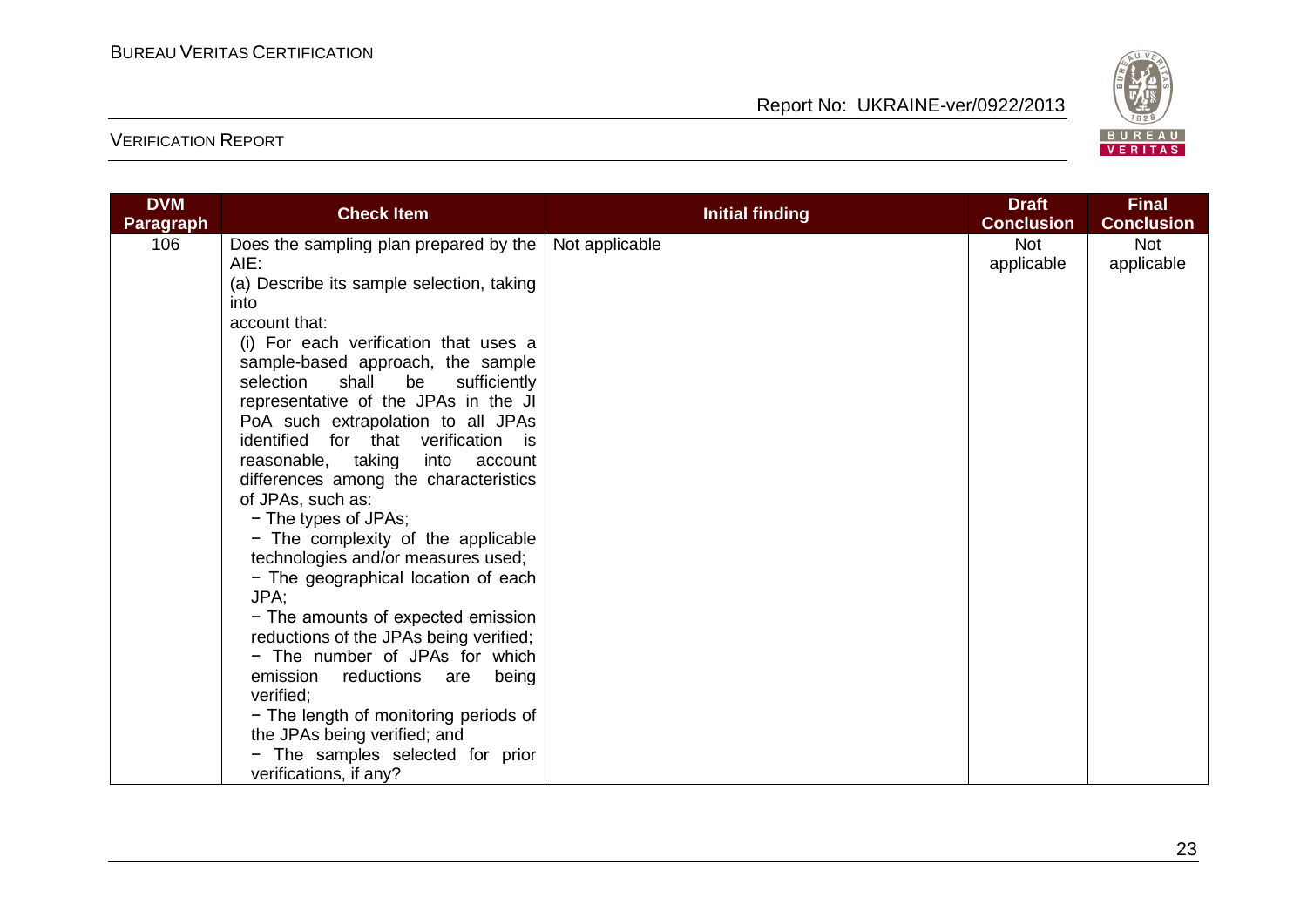

| <b>DVM</b><br><b>Paragraph</b> | <b>Check Item</b>                                                                                                                                                                                                                                                                                                                                                                            | <b>Initial finding</b> | <b>Draft</b><br><b>Conclusion</b> | <b>Final</b><br><b>Conclusion</b> |
|--------------------------------|----------------------------------------------------------------------------------------------------------------------------------------------------------------------------------------------------------------------------------------------------------------------------------------------------------------------------------------------------------------------------------------------|------------------------|-----------------------------------|-----------------------------------|
| 107                            | sampling plan ready for<br>ls l<br>the<br>publication through the secretariat along<br>with<br>the verification report<br>and<br>supporting documentation?                                                                                                                                                                                                                                   | Not applicable         | <b>Not</b><br>applicable          | <b>Not</b><br>applicable          |
| 108                            | Has the AIE made site inspections of at $ $<br>least the square root of the number of<br>total JPAs, rounded to the upper whole<br>number? If the AIE makes no site<br>inspections or fewer site inspections<br>than the square root of the number of<br>total JPAs, rounded to the upper whole<br>number, then does the AIE provide a<br>reasonable<br>explanation<br>and<br>justification? | Not applicable         | <b>Not</b><br>applicable          | <b>Not</b><br>applicable          |
| 109                            | Is the sampling plan available for<br>submission to the secretariat for the<br>JISC's ex ante assessment? (Optional)                                                                                                                                                                                                                                                                         | Not applicable         | <b>Not</b><br>applicable          | Not<br>applicable                 |
| 110                            | If the AIE learns of a fraudulently<br>included JPA, a fraudulently monitored<br>JPA or an inflated number of emission<br>reductions claimed in a JI PoA, has the<br>AIE informed the JISC of the fraud in<br>writing?                                                                                                                                                                       | Not applicable         | <b>Not</b><br>applicable          | <b>Not</b><br>applicable          |